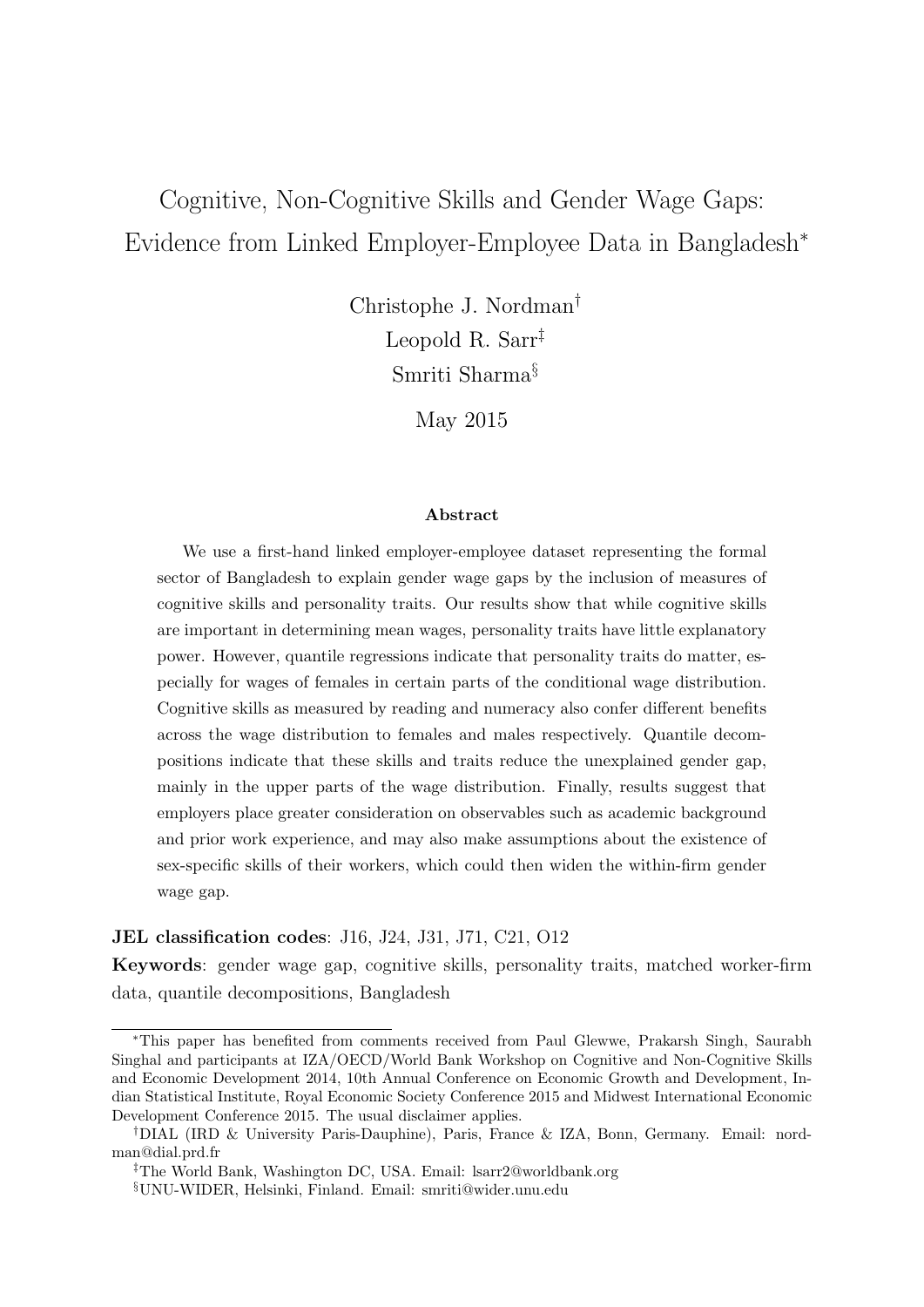### 1 Introduction

Non-cognitive skills or personality traits have recently received significant attention as determinants of labour market performance. In fact, these non-cognitive traits, referring to qualities such as motivation, leadership, self-esteem, social skills, etc., have in some cases been shown to be at least as important as cognitive skills for wages and employment prospects (e.g., Heckman et al., 2006; Lindqvist and Vestman,  $2011$  $2011$  $2011$ ).<sup>1</sup> Theoretically, personality traits can have both direct and indirect effects on productivity (Borghans et al., 2008). They can affect productivity directly by being considered as part of an individual's set of endowments, or serve as incentive-enhancing preferences (Bowles et al., 2001). Additionally, they can indirectly affect productivity, for instance, through effects on occupational choice (Cobb-Clark and Tan, 2011) and educational attainment (Heckman et al., 2011).

There is a growing body of literature that has explored gender differences in per-sonality traits as potential alternative explanations of the gender wage gap.<sup>[2](#page-1-1)</sup> However, the existing evidence is based predominantly on developed economies with results indicating considerable variation in the contribution of these traits to the wage gaps. For instance, Mueller and Plug (2006) find that 3 percent of the gender wage gap in U.S. is explained by differences in personality traits (measured by the Big Five). On the other hand, Fortin (2008), on U.S. workers also reports that 8 percent of the gender wage gap is explained by differences in non-cognitive traits such as importance of money/work and importance of people/family. A similar magnitude has been documented for Russia (Semykina and Linz, 2007), while for Germany the effects are relatively minor (Braakmann, 2009). Using Australian data, Cobb-Clark and Tan (2011) find that men's and women's non-cognitive skills significantly influence sorting into occupations although the nature of this relationship varies across gender.

In this paper, our objective is to explain gender wage gaps in the formal sector of Bangladesh as a function of gender differences in cognitive skills and personality traits, over and above the standard variables included in Mincerian wage regressions. Gender disparities heavily characterize the Bangladeshi labour market. The increase in the proportion of females in the labour force, from 26 percent in 2002-03 to 36 percent in 2010 (Bangladesh Bureau of Statistics, 2011), has been largely on account of the ready-made

<span id="page-1-0"></span><sup>&</sup>lt;sup>1</sup>Heckman et al. (2006) show that if an individual moves from the 25th percentile to the 75th percentile in the distribution of non-cognitive skills, wages at age 30 improve by about 10 percent for males, and by more than 30 percent for females. In comparison, a similar movement in the cognitive skill distribution leads to a 20 percent wage increase for males and to 30 percent increase for females.

<span id="page-1-1"></span><sup>2</sup>Further, a large experimental literature shows that men and women tend to differ in behavioural traits such as competitiveness (e.g., Niederle and Vesterlund, 2007), risk aversion (e.g., Croson and Gneezy, 2009) and willingness to negotiate (e.g., Babcock and Laschever, 2003), factors that can partly explain gender differences in outcomes such as job entry (Flory et al., 2014) and wages (Card et al., 2013).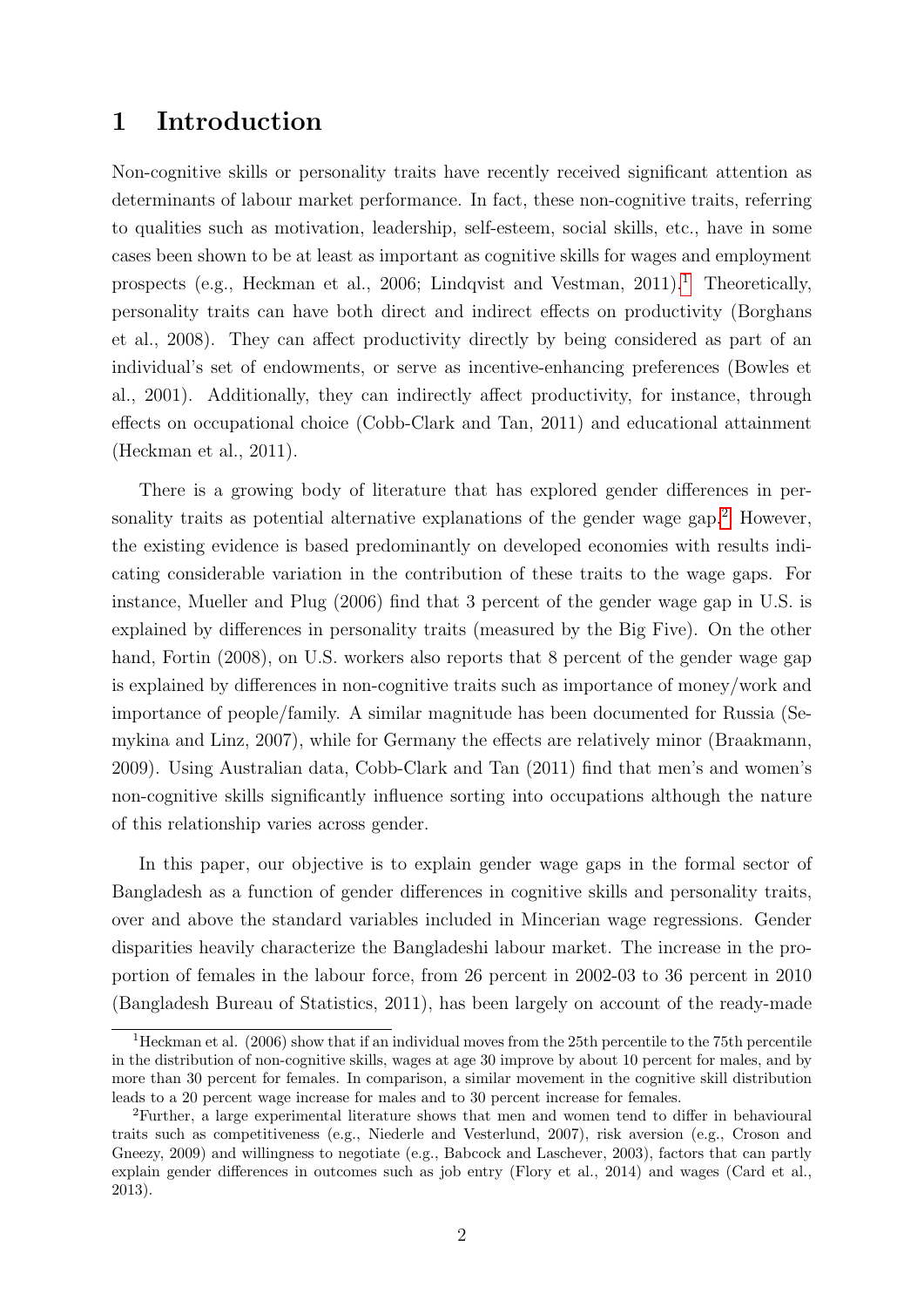garment sector, where females constitute 80 percent of factory workers (Khatun et al., 2007). In terms of wages, Kapsos (2008) finds that women in the non-agricultural sector earn 21 percent less per hour than men while Ahmed and Maitra (2010) find that gender wage gaps are substantially higher in urban areas. While the literature on estimating gender wage gaps in developing and transition countries is fairly large (e.g., Appleton et al., 1999; Chi and Li, 2008; Nordman and Roubaud, 2009; Nordman et al., 2011), evidence documenting the influence of cognitive and non-cognitive skills on gender wage gaps in a developing country context is scarce, primarily due to data limitations. With new data that allow us to identify these skills and traits in a developing country, our aim is to contribute to this line of research.[3](#page-2-0)

Further, since looking at gender gaps at the means of men's and women's wages may only reveal part of the prevailing gender inequalities, we also conduct a distributional analysis of wage gaps. This allows us to analyze how cognitive skills and personality traits are valued at different points of the wage distribution. Quantile regression based decomposition techniques, that decompose wage gaps into explained and unexplained components at various points of the wage distribution, document mostly a "glass ceiling effect", i.e. the gender wage gap is increasing at the upper end of the wage distribution, for developed economies and some developing countries such as Morocco (Albrecht et al., 2003; Jellal et al., 2003; Nordman and Wolff, 2009a, 2009b). On the other hand, in Asian developing countries such as India, China, Vietnam and Bangladesh, larger wage gaps have been observed at the lower tails of the earnings distribution, i.e. the "sticky floor" phenomenon (Pham and Reilly, 2007; Khanna, 2012; Chi and Li, 2008; Ahmed and Maitra, 2011). Carrillo et al. (2014) based on their examination of gender wage gaps in twelve Latin American countries find that poorer and more unequal countries exhibit sticky floors whereas glass ceilings characterize richer and less unequal ones.

Since our data are collected at the enterprise level and contain information about both firms and employees, we make use of the linked employer-employee nature of the dataset. Household-level data typically do not allow one to control for firm characteristics that can often have important implications for wages and wage inequality (see Meng, 2004 and references therein). A priori, including firm-specific effects should alter the magnitude of the gender wage gap if (i), the wage gap is correlated, either negatively or positively, with the firms' observed and unobserved characteristics; (ii), the wage gap between males and females is due to gender-based sorting of workers across firms that pay different wages. For instance, there is evidence of gender segregation across firms in the African manufacturing sector (Fafchamps et al., 2009) and in small firms in USA

<span id="page-2-0"></span><sup>&</sup>lt;sup>3</sup>A few examples of developing country studies are Diaz et al. (2013) who find that some of the Big Five traits result in earning gains of 5-10 percent in urban Peru, and Glewwe et al. (2013) who find no evidence that non-cognitive skills matter for wage determination in rural China. But none of them examine the salience of these traits for gender wage gaps.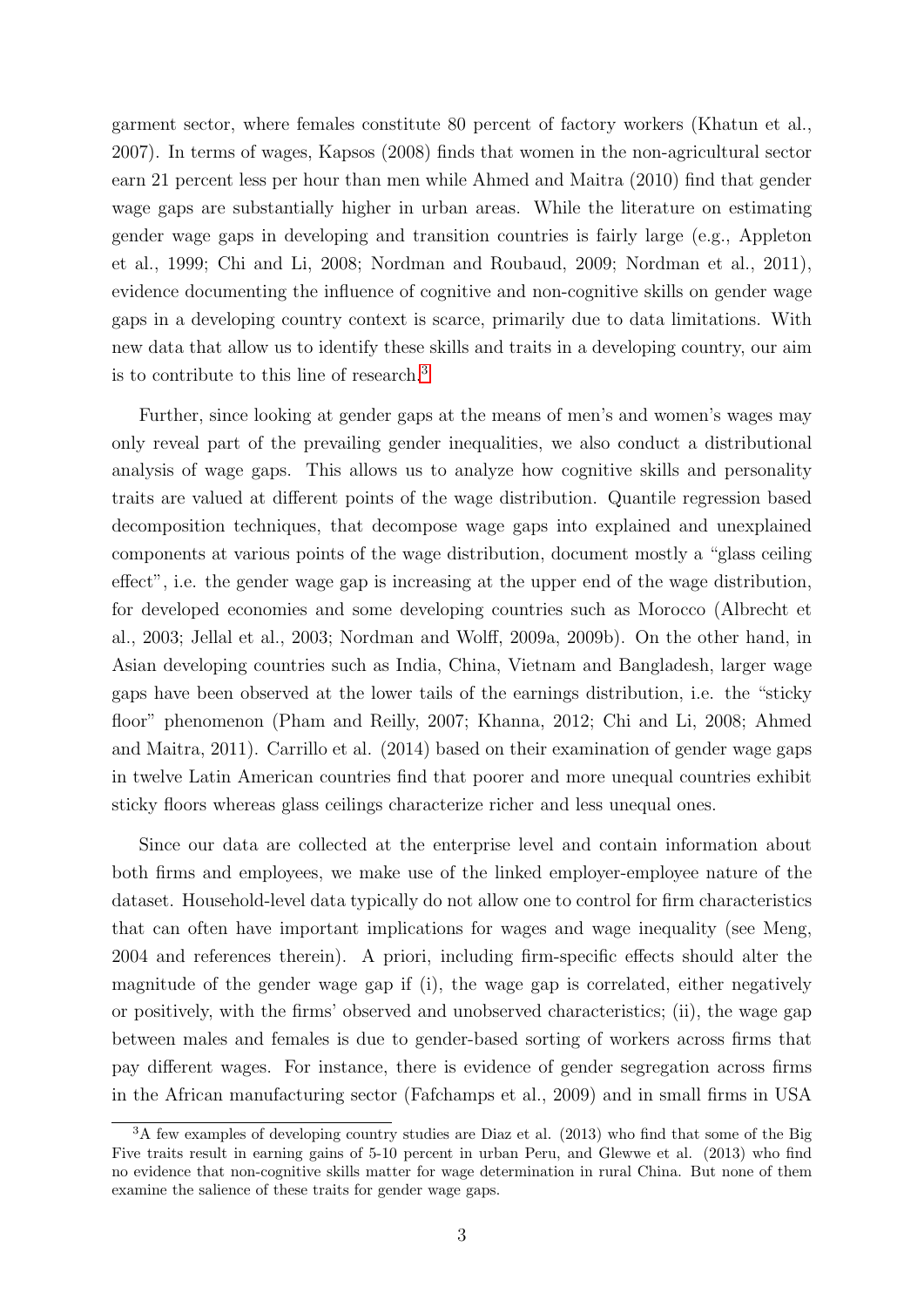(Carrington and Troske, 1995). If there are high paying firms that hire more men than women and low paying firms hiring more women, then firms' characteristics will influence the gender differences in wages. Controlling for firm heterogeneity should then reduce the magnitude of the gender wage gap. With linked employer-employee data, we can include firm-specific effects to account for such firm-level influences on the gender wage gaps.[4](#page-3-0) We also use information on firm characteristics to examine correlates of within-firm gender wage gaps, relying on a two-step procedure including wage and difference in firm fixed effects regressions.

Our results show that cognitive skills matter more than personality traits in determining mean wages. Where the personality traits do matter, it is mostly for wages of female employees, and only in certain parts of the wage distribution. Cognitive skills also seem to confer benefits to women and men respectively, with returns varying across the wage distribution. The quantile decompositions indicate that cognitive skills and personality traits reduce the unexplained gender gap in the upper part of the wage distribution. Finally, the within-firm regressions suggest that employers may make assumptions about the existence of sex-specific skills of their workers, which could then widen the within-firm gender wage gap.

The paper is organized as follows: the next section discusses the methodology. Section 3 describes the data. Section 4 presents the descriptive statistics and results for mean and quantile decompositions, and within-firm gender wage gaps. Finally, Section 5 offers concluding comments.

### 2 Methodology

#### 2.1 Blinder-Oaxaca Decomposition Framework

We first use the Blinder-Oaxaca method to decompose the mean wage gap between males and females into portions attributable to differences in the distribution of endowments (the explained component) and differences in returns to these endowments (the unexplained component) (Blinder, 1973; Oaxaca, 1973). This methodology involves estimating Mincerian wage equations separately for males and females. The decomposition is as follows:

$$
\bar{w}^m - \bar{w}^f = (\bar{X}^m - \bar{X}^f)\hat{\beta}^m + \bar{X}^f(\hat{\beta}^m - \hat{\beta}^f) \tag{1}
$$

where the left hand side of the equation is the difference in the mean log hourly wages of males and females.  $\bar{X}^m$  and  $\bar{X}^f$  are average characteristics for males and females

<span id="page-3-0"></span><sup>&</sup>lt;sup>4</sup>A caveat remains that employer-employee data are not representative of the population of interest at the country level, but to the extent that the firms' characteristics matter in the wage formation process, inclusion of firm-specific effects yields important advantages in studying wage gaps.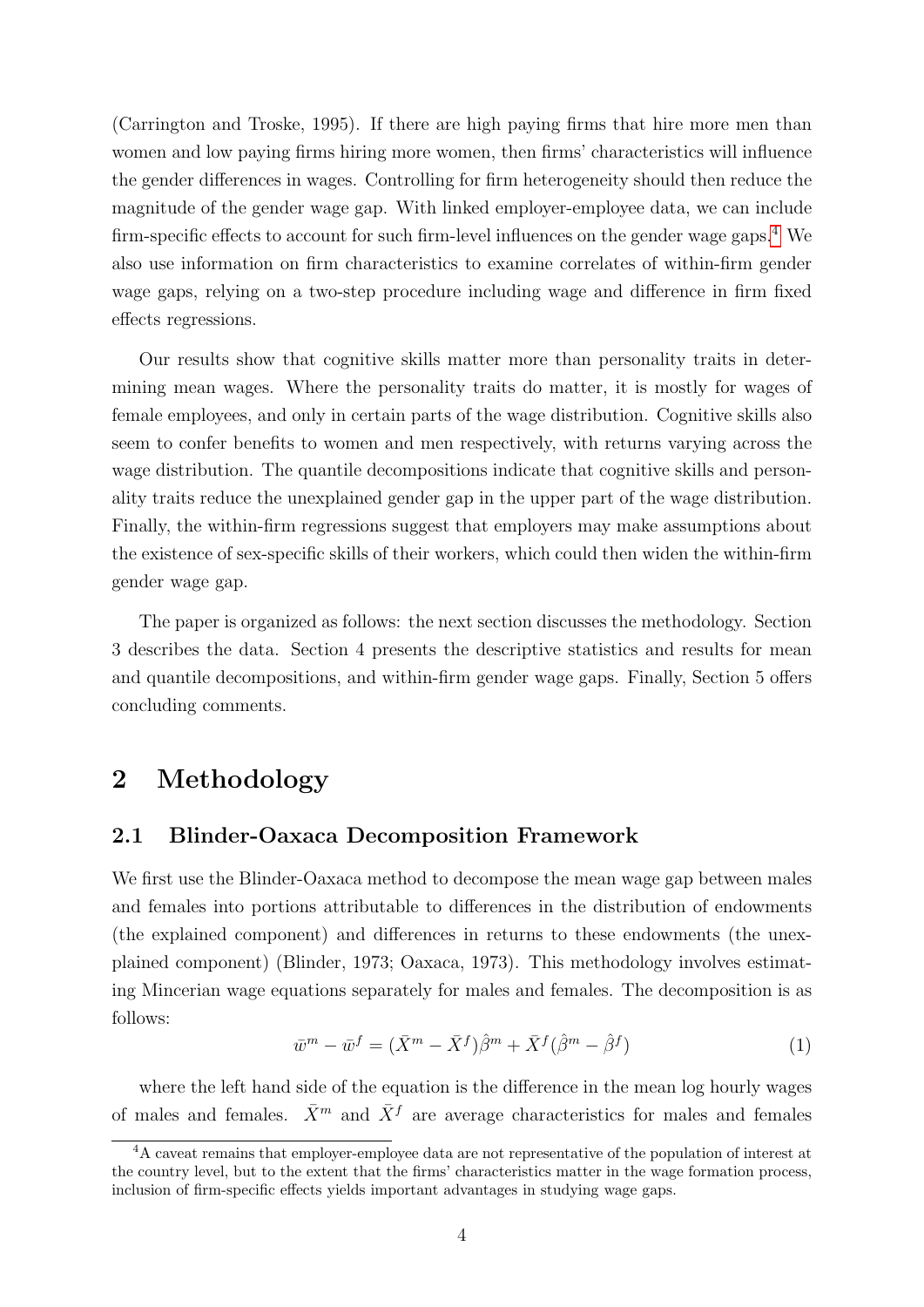respectively and  $\hat{\beta}^m$  and  $\hat{\beta}^f$  are the coefficient estimates from gender-specific OLS regressions. The first term on the right hand side represents the part of the wage differential due to differences in characteristics and the second term represents differences due to varying returns to the same characteristics.

In this paper, we also rely on the general decomposition proposed by Neumark (1988) in which the non-discriminatory wage structure is based on OLS estimates from a pooled regression (of both males and females) as follows:

$$
\bar{w}^m - \bar{w}^f = (\bar{X}^m - \bar{X}^f)\beta^* + [(\hat{\beta}^m - \beta^*)\bar{X}^m + (\beta^* - \hat{\beta}^f)\bar{X}^f]
$$
(2)

Neumark shows that  $\beta^*$  can be estimated using the weighted average of the wage structures of males and females and advocates using the pooled sample. The first term is the gender wage gap attributable to differences in characteristics. The second and the third terms capture the difference between the actual and pooled returns for men and women, respectively.

#### 2.2 Quantile Decomposition Framework

Generalising the traditional Blinder-Oaxaca decomposition that decomposes the wage gap at the mean, Machado and Mata (2005) proposed a decomposition method that involves estimating quantile regressions separately for males and females and then constructing a counterfactual using covariates of one group and returns to those covariates for the other group.

The conditional wage distribution is estimated by quantile regression. The conditional quantile function  $Q_{\theta}(w|X)$  can be expressed using a linear specification for each group as follows:

$$
Q_{\theta}(w_g|X_g) = X_{i,g}^T \beta_{g,\theta} \text{ for each } \theta \in (0,1)
$$
\n(3)

where  $g = (m, f)$  represents the groups, w denotes the log of hourly wage,  $X_i$  represents the set of covariates for each individual i and  $\beta_{\theta}$  are the coefficient vectors that need to be estimated for the different  $\theta^{th}$  quantiles.

The quantile regression coefficients can be interpreted as the returns to various characteristics at different quantiles of the conditional wage distribution. Machado and Mata (2005) estimate the counterfactual unconditional wage distribution using a simulationbased technique.

Melly (2006) proposed an alternative to the simulation-based estimator that is less computationally intensive and faster. Instead of using a random sample with replacement, Melly (2006) integrates the conditional wage distribution over the entire range of covariates to generate the marginal unconditional distribution of log wage. Then, by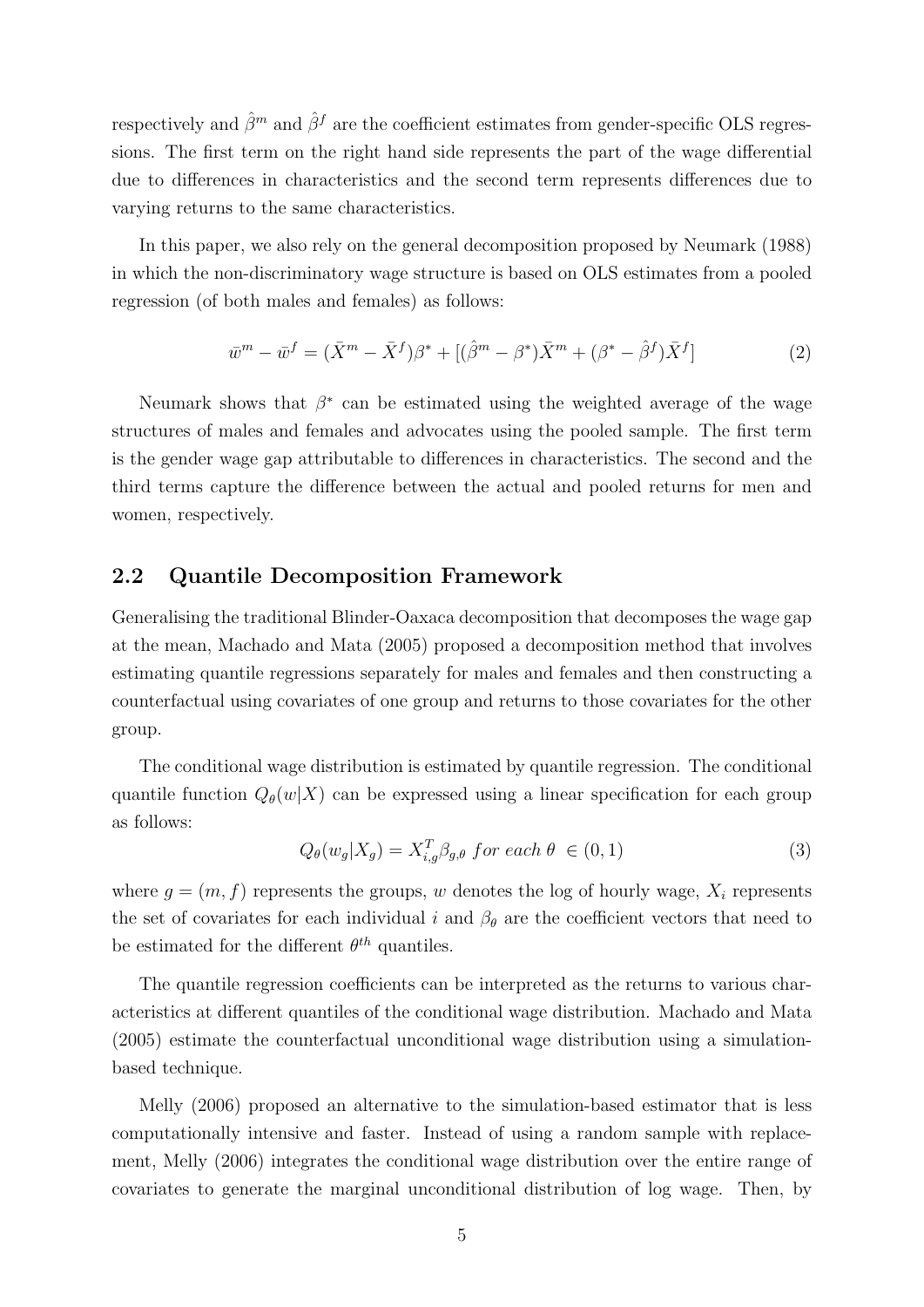inverting the unconditional distribution function, the unconditional quantiles of interest can be obtained. This procedure uses all the information contained in the covariates and makes the estimator more efficient. Melly (2006) shows that this procedure is numerically identical to the Machado and Mata decomposition method when the number of simulations used in the latter goes to infinity.

We construct a counterfactual for females using the characteristics of females and the wage structure for males:

$$
CF_{\theta}^f = X_{f,i}^T \beta_{m,\theta} \tag{4}
$$

Using the abovementioned counterfactual, the decomposition of wage gaps of the unconditional quantile function between groups  $f$  and  $m$  is as follows:

$$
\Delta_{\theta} = (Q_{m,\theta} - CF_{\theta}^f) + (CF_{\theta}^f - Q_{f,\theta})
$$
\n(5)

The first term on the right hand side represents the effect of characteristics (or the quantile endowment effects) and the second the effect of coefficients (or the quantile treatment effects).

### 3 Data

The Bangladesh Enterprise-based Skills Survey (ESS) for 2012 was sponsored by the World Bank and carried out by a team of the Human Development South Asia Region (Nomura et al., 2013). The World Bank, together with the government of Bangladesh and the development partners, had embarked on a comprehensive assessment of the education sector to determine whether it is responding adequately to the skill demands of firms. The survey contains only formal sector firms. This is a shortcoming of the data as the Bangladeshi economy heavily leans towards the informal sector. The ESS is a linked employer-employee survey, containing an employer survey as well as an employee survey for a random subsample of employees working in the firms surveyed.<sup>[5](#page-5-0)</sup> The survey samples 500 firms active in commerce, education, finance, manufacturing and public administration, while the employee survey samples 6,981 employees. The employer survey, that is administered to business owners or top managers, consists of a general enterprise profile, including characteristics of the firm and its managers, its recruitment and retention practices, and the workforce training it provides. The employee survey contains detailed information on an employee's education background, work experience, and household

<span id="page-5-0"></span><sup>&</sup>lt;sup>5</sup>From a roster of employees provided by the firm, the random sampling is done as follows: in a small firm, every third person was interviewed; in a medium and large firm, every fifth and seventh persons were selected respectively; and if the employment size exceeds 200, every 30th person was interviewed. If a firm did not have a roster, the interviewer listed up all the employees and randomly selected the samples.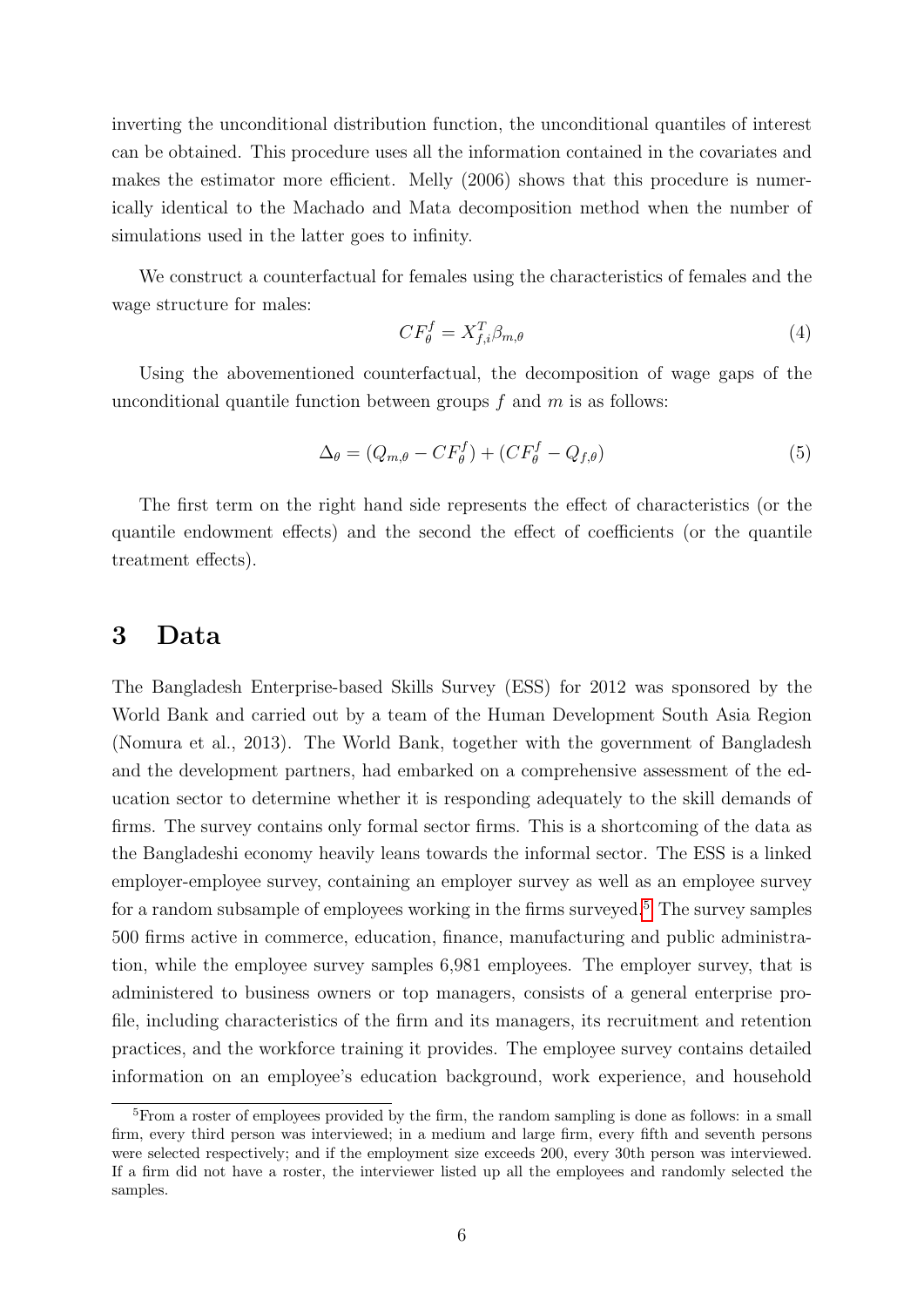background information. Further, the employee surveys contain modules to assess cognitive and non-cognitive skills through specific tests. The surveys were conducted between November 2012 and January 2013 through face-to-face interviews.

The Business Registry of 2009, collected by the Bangladesh Bureau of Statistics, was used as the sampling frame. The Business Registry contains 100,194 enterprises that have more than 10 employees. The sampling methodology for the ESS is stratified random sampling, with the strata being economic sector and firm size. The five economic sectors selected for sampling were commerce (wholesale/retail), education, finance, manufacturing, and public administration. These five sectors occupy 87 percent of formal sector enterprises and 91 percent of formal sector employment.<sup>[6](#page-6-0)</sup> Enterprises were categorized into three sizes: small (10-20 employees), medium (21-70 employees) and large (71 or more employees).

Cognitive skills of employees were measured through literacy and numeracy tests, both consisting of eight questions. All the questions assess primary education level of cognitive skills as many of them are taken from National Student Assessment conducted in 2011 by the Department of Primary Education. The literacy test includes reading of words and sentences, comprehension of short paragraphs, grammar, and translation from Bangla to English. The numeracy test consists of simple mathematical operations, measurement, and functional mathematics, such as cost calculation.[7](#page-6-1) Scores are calculated by assigning one point for each correct answer and then standardized.

Employees' personality traits were assessed by administering a battery of questions - taken from the World Bank Skills Toward Employment and Productivity (STEP) surveys - and asking them to answer on a 4-point scale ranging from "almost always", to "almost never".[8](#page-6-2) Of these questions, 15 items measure the following five personality factors or traits, commonly identified as the Big Five: openness to experience, conscientiousness, extroversion, agreeableness, and neuroticism. The Big Five or Five-Factor Model is a broadly accepted taxonomy of personality traits (John and Srivastava, 1999). Openness to experience is the tendency to be open to new aesthetic, cultural, or intellectual experiences. Conscientiousness refers to a tendency to be organized, responsible and hard working. Extroversion relates to an outward orientation rather than being reserved. Agreeableness is related to the tendency to act in a cooperative and unselfish manner. *Neuroticism* (opposite of emotional stability) is the tendency to experience unpleasant emotions easily, such as anger, anxiety, depression, or vulnerability. Further,

<span id="page-6-0"></span> ${}^{6}$ The selection of economic sectors was made purposively. First, the economic sectors have relatively large proportion of firms in the formal economic sector as well as large share of employees. Second, the selected economic sectors are considered to have diversity in educational and skills demand.

<span id="page-6-1"></span><sup>7</sup>These questions are potentially measuring "crystallized intelligence" (acquired knowledge) and not "fluid intelligence" (the rate at which people learn) as measured by IQ tests. While these two measures of intelligence are correlated, they measure different facets of cognitive ability.

<span id="page-6-2"></span><sup>8</sup>These questions are available in the appendix.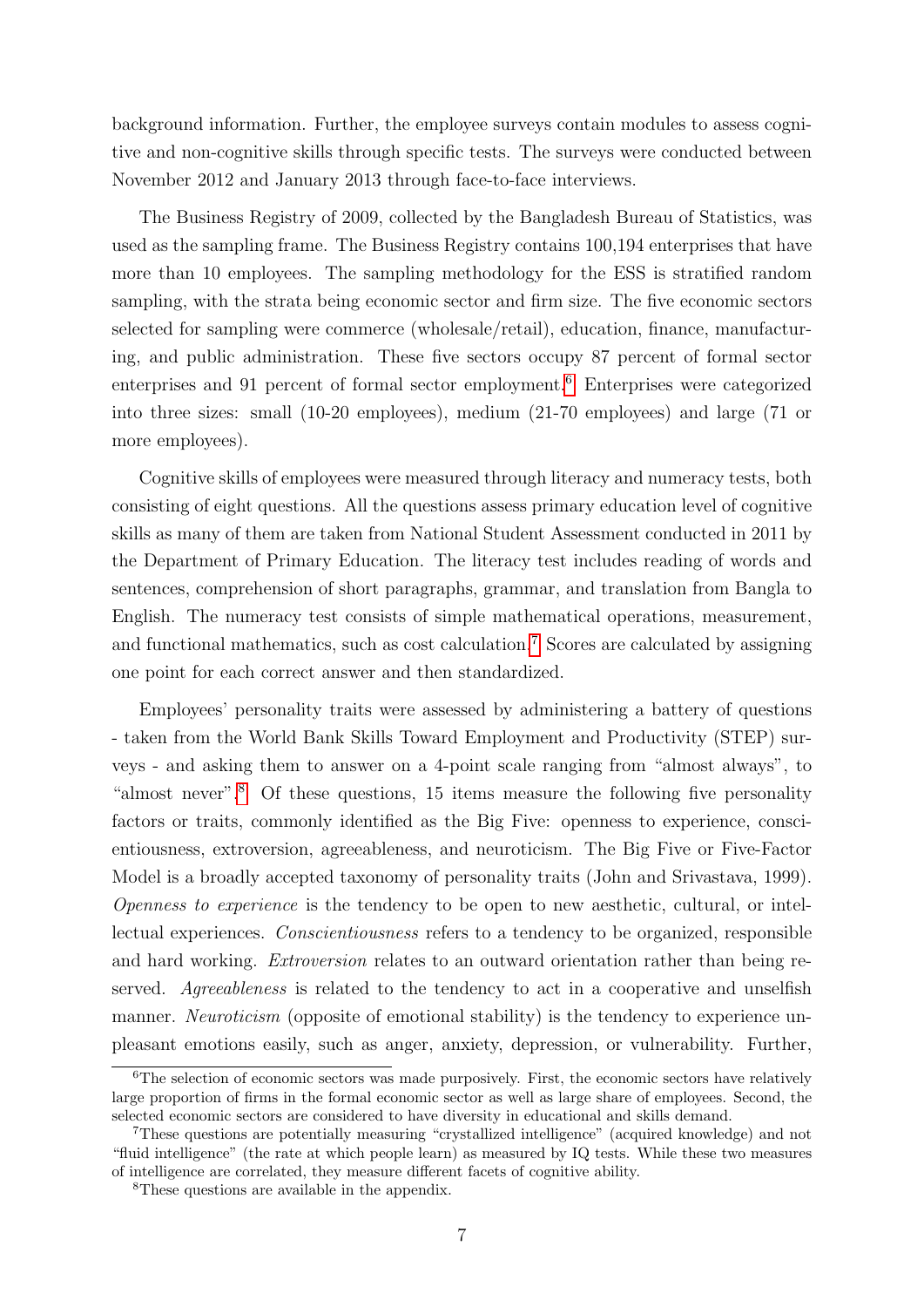two questions were used to measure hostile bias which may be defined as over-attributing hostile intent to peers' behaviours, even when the actual intent is benign or ambiguous (Dodge, 2003). Finally, four questions adapted from the Melbourne Decision-Making Scale (Mann et al., 1997) were used to assess *decision-making*, that is, whether individuals think about the future consequences of their decisions, and if they consider multiple options when making decisions. Traits are measured by taking the average standardized score on items corresponding to each trait.

Since we are interested in within-firm gender wage gaps, we consider firms where at least one male and one female employee have been sampled, and where we have complete information on socio-economic characteristics, cognitive skills, and personality traits for employees. This leaves us with a sample of 225 firms and  $2,150$  employees.<sup>[9](#page-7-0)</sup> Since wages and personality traits are measured contemporaneously in the survey, one may be concerned about reverse causality. However, as we discuss in Section 4.1, the average employee in our sample is 32 years old, falling in the working-age range, during which personality traits are most stable and any changes are not economically significant (Cobb-Clark and Schurer,  $2012$  and  $2013$ .<sup>[10](#page-7-1)</sup>

### 4 Results

#### 4.1 Descriptive Statistics

We begin with descriptive statistics of firm characteristics listed in Table 1. 71 percent of firms report themselves as being profitable. On average, there are 193 employees per firm of which 25 percent are females. 32 percent of the sample is made up of small firms (10- 20 employees), while medium (21-70 employees) and large firms (71 or more employees) account for 30 and 38 percent respectively. 61 percent of top managers in firms have a post-graduate degree. Only a paltry 4 percent of firms have females in top managerial positions. 97 percent of firms maintain either formal or informal accounts and 96 percent of firms are registered with the government. These two factors reflect the high level of formality in the sampling frame of the survey, which is based on the Business Registry.

In terms of industrial sectors, the largest chunk of firms (32 percent) is engaged in manufacturing. Public administration and education make up 20-22 percent each. Finance firms constitute 19 percent while commerce represents the remaining 7 percent. Further, within the manufacturing firms, textiles and wearing apparel are the dominant

<span id="page-7-0"></span><sup>9</sup>We checked for the existence of any selection bias with a Heckman selection model, relying on measures of survey quality as exclusion restrictions (survey controllers and enumerators identifiers), and could not find evidence of such selection (results available from the authors upon request).

<span id="page-7-1"></span> $10$ In fact, Almlund et al. (2011) discuss that addressing the potential problem of reverse causality by using previously measured traits as predictors of later outcomes can lead to errors in variables problem if the traits evolve over time.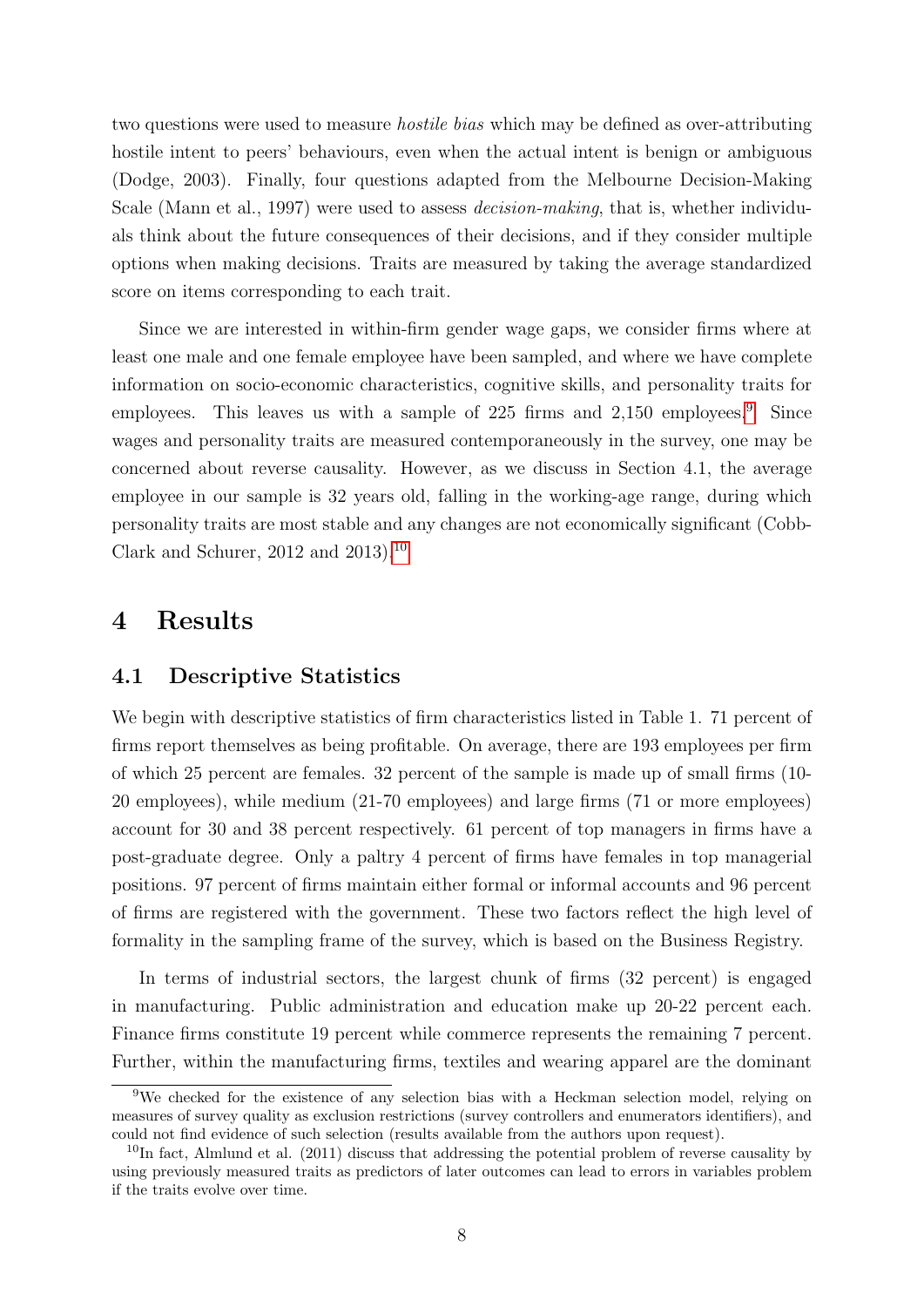activities comprising 37 percent and 27 percent respectively while food products make up 17 percent.

56 percent of firms are based in Dhaka, the capital city. Chittagong, the second largest city in Bangladesh has 10 percent of the firms, and Rajshahi and Rangpur account for 8-9 percent of firms respectively.

Moving on to employee characteristics in Table 2, out of 2,150 employees, 420 are female, thereby constituting 19.5 percent of the employee sample. Males are two years older than females (Wilcoxon rank-sum test;  $p$ -value  $= 0.00$ ) but there is no significant difference in the proportion of married males and females. Males have approximately 11 years of education, which is 1 year higher than that of females ( $p$ -value  $= 0.09$ ). Males also exhibit significantly greater tenure at the current firm ( $p$ -value  $= 0.01$ ) and experience prior to joining the current firm (p-value  $= 0.04$ ). Given these differences in endowments, a priori a higher wage for men is expected. As our data show, the average hourly wage of males is 51 taka (0.51 euros in 2014) while that of females is approximately 50 taka, with the difference being statistically significant (p-value  $= 0.00$ ). A Kolmogorov-Smirnov test also shows that the wage distributions of males and females (as shown in Figure 1) are significantly different. Note that while this wage gap may appear small for Bangladesh where gender-based inequalities are large and fairly persistent, one should bear in mind that our sample is comprised of firms in the formal sector with at least 10 employees, and self-selection of high ability workers into the formal sector is a priori greater for women than for men (Kingdon, 1998).<sup>[11](#page-8-0)</sup> Moreover, since the informal sector is not under consideration here, the wage gap measured here is an under-estimate of the actual income gap characterizing the labour market in Bangladesh.

Moving on to cognitive skills as measured by reading and numeracy tests, our data show that men outperform women significantly in terms of the numeracy score (p-value  $=$ 0.002) but not in terms of reading score (p-value  $= 0.33$ ). Finally, in terms of personality traits, females report significantly higher scores on openness (p-value  $= 0.001$ ), agreeableness (p-value  $= 0.06$ ) and neuroticism (p-value  $= 0.007$ ), decision-making (p-value  $=$  $(0.001)$  and hostile bias (p-value = 0.004) as compared to men.

Another factor that could explain the wage gap is differences in occupational status between males and females. While 4.6 percent of males and 2.6 percent of females are in managerial roles, approximately 19 percent of males and females are in professional positions. Further, while almost 21 percent of women are in unskilled elementary occupations, the proportion of men is 13 percent.

<span id="page-8-0"></span><sup>11</sup>However, using national level household survey data for Bangladesh, Asadullah (2006) find no evidence of significant sample selection into paid employment for both sexes.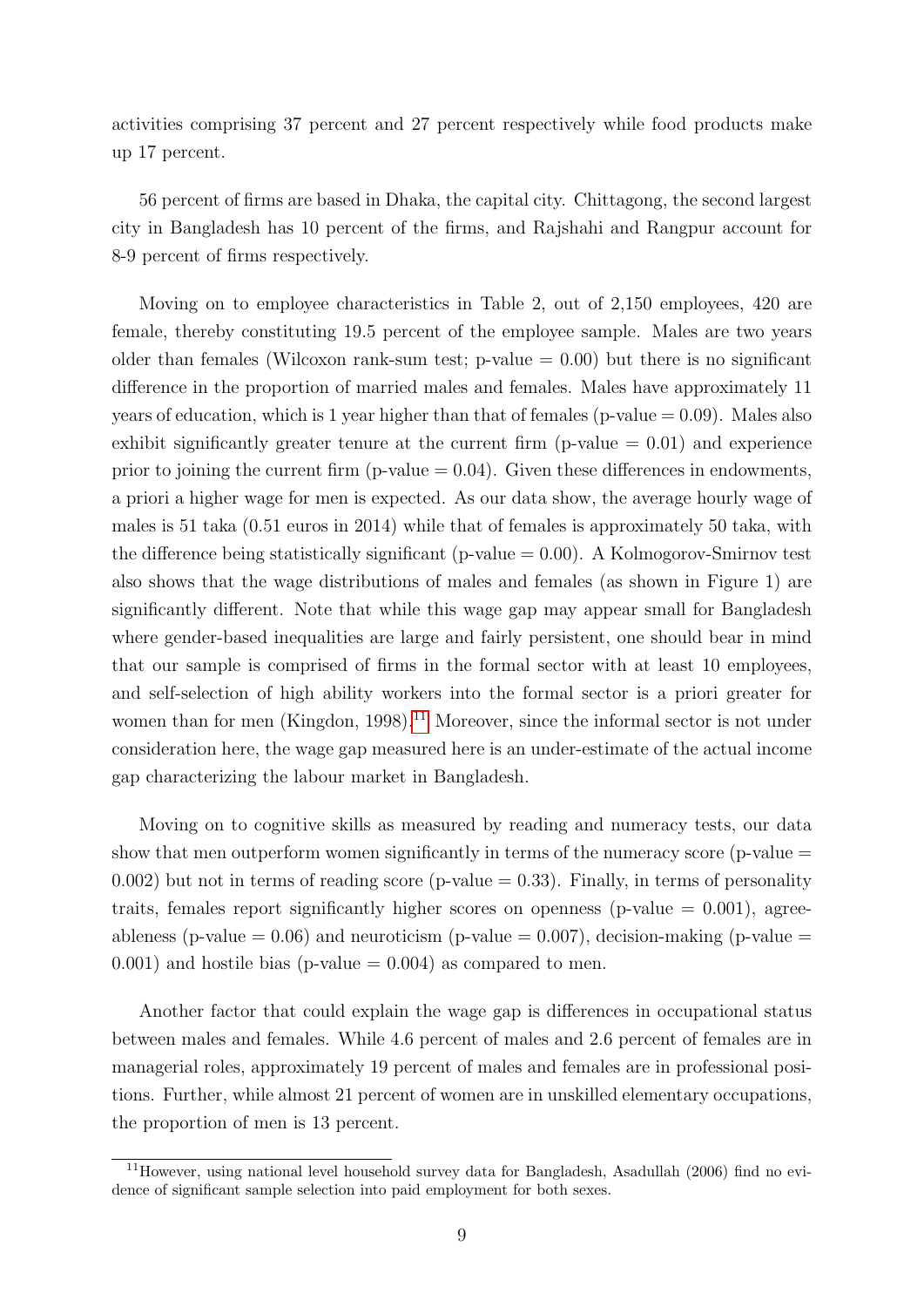#### 4.2 The Mean Gender Wage Gap

We first estimate OLS regressions for the pooled sample of males and females. The dependent variable is the log of the current hourly wage. We subsequently expand the list of explanatory variables. The first set consists of socio-economic characteristics such as marital status, years of completed education, years of prior experience and years of tenure (with a quadratic profile for the last three variables). Quadratic effects of experience and tenure are used to approximate the concave profile between these variables and wages. We also introduce a dummy variable that is equal to 1 when the worker is a woman and zero otherwise. In the second set, to measure cognitive skills, we further include standardized scores on the reading and numeracy tests. In the third set, to measure personality traits, we also include standardized values of scores on each of the Big Five traits (extroversion, agreeableness, conscientiousness, openness to experience, and emotional stability), and on hostile bias and decision-making. Next, in each of these regressions, we can pick up the role of unobserved firm heterogeneity by introducing firm dummies in the regression. Finally, dummy variables for occupational status are also added to account for the fact that wages within the same firm could differ on account of different occupations.[12](#page-9-0) If the female dummy variable partially picks up these occupational effects, it would lead to an over-estimated gender effect. However, a problem is that occupational assignment may itself be the result of the employer's practices and not due to differences in productivity or individual choice (Albrecht et al., 2003). Standard errors are clustered at the firm level.

Results are in Table 3. In column 1, we regress the log wage on only the female dummy and obtain a negative coefficient indicating a significant raw gender wage gap of 11.6 percent. In column 2, upon adding the socio-economic controls, the female coefficient reduces considerably to 5.7 percent. In column 3, once the standardized scores on cognitive tests are added, the gender wage gap increases marginally to 5.9 percent. The reading score is positively linked with wages but the numeracy score is not a significant determinant. While Glewwe et al. (2013) find that reading skills are not significant when controlling for educational attainment, in our case we find reading proficiency to have incremental explanatory power. In column 4, we further add the standardized scores of the personality traits, which lead to a decline in the female dummy to 5.5 percent. None of the personality traits are statistically significant suggesting that there is no incremental effect of these traits on mean wages. In columns 5-7, we augment each of these regressions by adding the firm dummies. The gender dummy coefficients are smaller in magnitude, as compared to columns 2-4, but are no longer significant. This suggests the existence of sorting of male and female workers across firms that pay different wages. An F-test of joint significance of the firm dummy variables shows them to be highly significant. This

<span id="page-9-0"></span><sup>&</sup>lt;sup>12</sup>Results are available upon request.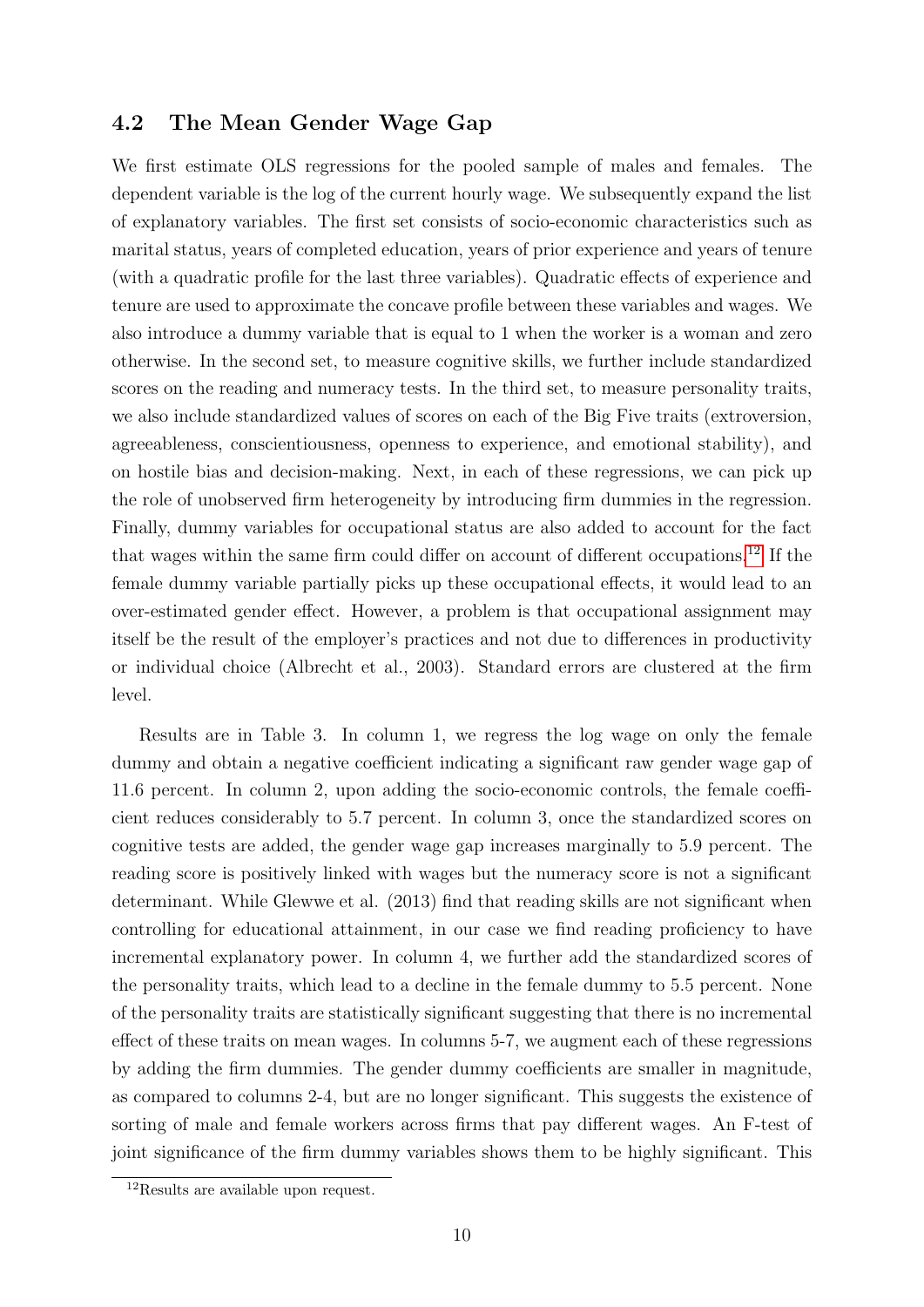indicates wages are correlated with firm-specific factors, thereby making it crucial to account for firm-specific effects. In the presence of firm effects, both reading and numeracy scores have positive and significant coefficients. In terms of other independent variables included in Table 3, we find that the education-wage relationship follows a convex profile. While this is contrary to the standard assumption of concave relationship between education and earnings, there is now ample evidence suggesting increasing returns to education across schooling levels (e.g., Kingdon and Unni, 2001; Söderbom et al., 2006). Tenure in current firm has the expected concave relationship with wages. These regressions indicate that while cognitive skills directly affect wages, personality traits do not matter for pooled mean wages across the sexes. We then proceed to checking for the existence of specific gender and distributional effects.

#### 4.3 Quantile Regressions

As can be seen in Figure 2, the magnitude of the unconditional gender wage gap varies considerably throughout the wage distribution with the highest gaps being observed at the lower percentiles and the smallest (and negative) wage gaps at the highest percentiles. This phenomenon of greater wage gaps at the lower end is consistent with the "sticky floor" parabola that has been observed primarily in developing countries. We now estimate quantile regressions to determine how the magnitude of the gender wage gap changes along the wage distribution once we control for socio-economic characteristics, cognitive skills, and personality traits. By pooling the data for males and females in the quantile regression, the assumption is that the returns to endowments are the same at the various quantiles for men and women. In Table 4, we estimate pooled quantile regressions for the most inclusive specification, without firm-specific effects. The coefficient of the female dummy varies across the wage distribution with gaps being higher at the lower end. The gender wage gap is 11 percent at the  $10^{th}$  percentile, and 14.1 percent at the  $25^{th}$  percentile and then declining to 8.7 percent at the median. It further declines to 4.9 percent at the  $75<sup>th</sup>$  and becomes negligible and insignificant at the  $90<sup>th</sup>$  percentiles. The reading score is positive and significant at all percentiles except the  $90<sup>th</sup>$ . Among the personality traits, openness to experience and decision-making are negatively associated with wages at the  $10^{\text{th}}$  percentile.

In Table 5, we add the firm-specific effects. In order to conduct fixed effects quantile regressions, we use the method proposed by Canay (2011). This alternative approach assumes that the unobserved heterogeneity terms have a pure location shift effect on the conditional quantiles of the dependent variable. In other words, they are assumed to affect all quantiles in the same way. We notice that with the inclusion of firm-specific effects, the gender wage gap is lower at all the estimated percentiles of the wage distribution, as compared to results of Table 5. There is then evidence of sorting across firms by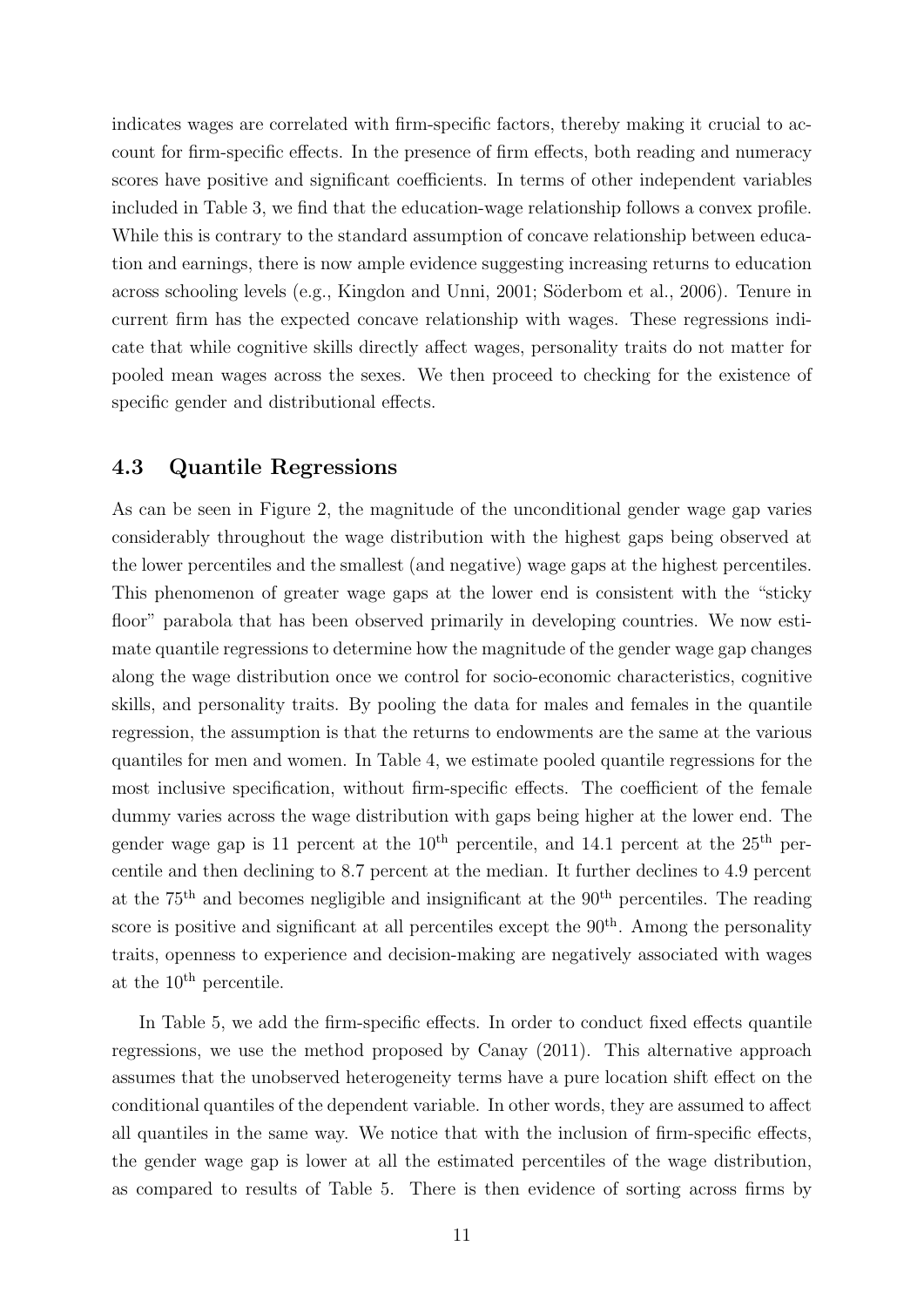workers at all points of the wage distribution. The wage gap at the  $90<sup>th</sup>$  percentile, while reversed and now marginally in favor of women is not significant. Both reading and numeracy scores have higher correlations with wages at the lower percentiles than higher ones. Agreeableness is positively associated with wages at the  $10^{th}$ ,  $25^{th}$  and 50th percentiles, and emotional stability is positively associated with wages at the first decile. On the contrary, openness to experience is negatively associated with wages at the 10th percentile. Conscientiousness is differentially related with wages at both ends of the conditional distribution: negatively linked with wages at the  $10<sup>th</sup>$  percentile, but positively related to wages at the  $90<sup>th</sup>$  percentile. Hence, while we do not observe significant effects of non-cognitive skills on mean wages, the observed effects are more nuanced when one looks across the conditional wage distribution.

In Table 6, we estimate the gender-specific OLS and quantile regressions with firm-specific effects.<sup>[13](#page-11-0)</sup> The reading score is positively associated with male wages at only the 25th and 50th percentiles but everywhere with female wages. On the other hand, the numeracy score is positively correlated with the wages of men at all points except the 90th percentile, but is never significant for women. While in the pooled quantile regressions with firm-specific effects in Table 5 we saw that the coefficients on reading and numeracy scores are positive throughout the distribution, it is now evident that these results are differentiated by gender. Considering the personality variables, we observe that conscientiousness is rewarded for women at all percentiles except the  $90<sup>th</sup>$  but never for men. Agreeableness also has positive and increasing returns for women across the conditional wage distribution. This is in line with Mueller and Plug (2006) who also find agreeableness and conscientiousness to be more rewarding for women. On the other hand, openness to experience has increasingly negative returns for women at the  $50<sup>th</sup>$ ,  $75<sup>th</sup>$  and  $90<sup>th</sup>$  percentiles. Interestingly, we find that emotional stability is negatively related with women's wages at the median and the third quartile, although weakly. On the contrary, for men, the effects of personality traits are more sporadic and reveal no consistent pattern, indicating that these personality traits are important determinants for women's wages but not for men's wages.

Our results of gender-specific quantile regressions provide some support about the market rewarding individuals who adhere to societal expectations about gender-appropriate traits and behaviour. For instance, agreeableness is a positive quality associated mostly with women especially in a developing country like Bangladesh where gender roles are well-defined and women may be expected to be more submissive and accommodating in nature (both at home and at the workplace), and in our sample, we find that more agreeable women are rewarded monetarily for this trait. Further, the result that nu-

<span id="page-11-0"></span><sup>&</sup>lt;sup>13</sup>Results of gender-specific regressions without firm fixed effects are available from the authors upon request.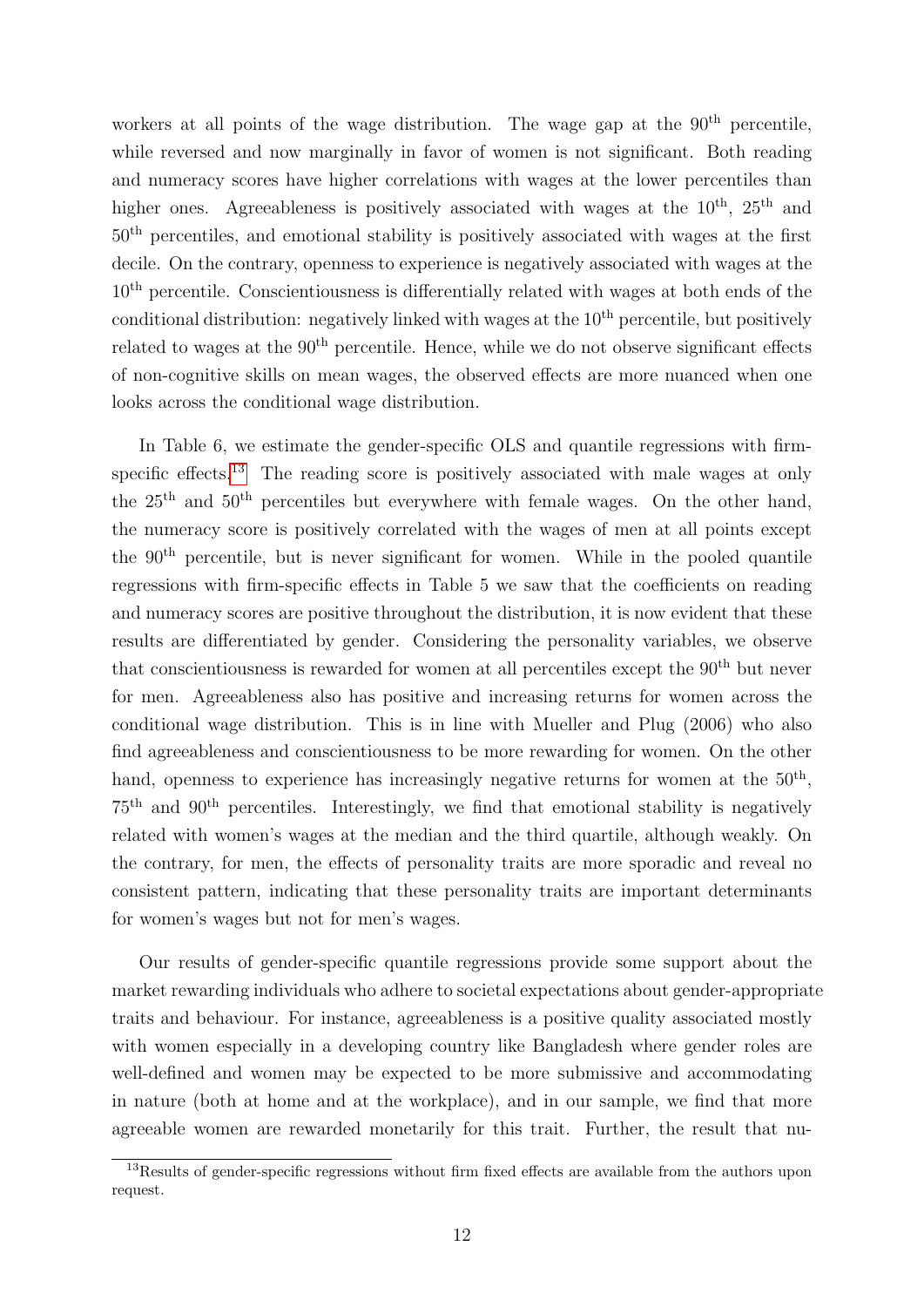meracy is a skill rewarded for men and literacy a skill rewarded for women also bolsters the argument of gendered cultural expectations, particularly in a gender-unequal society such as Bangladesh. Guiso et al. (2008) show that the gender gap in mathematics scores is higher in more gender-unequal societies and it becomes smaller in more gender-equal cultures. On the other hand, the reading score gap is usually in favour of women and becomes smaller in more gender-equal cultures. This could possibly lead to employers forming beliefs about comparative advantages that men and women have in numeracy and literacy skills respectively and adhering to those stereotypes.

#### 4.4 Decomposition Analysis

Table 7 reports results from the mean decomposition that decomposes the average wage gap into explained and unexplained components. Panel A only includes socio-economic controls for marital status, education, tenure, prior experience, panel B also includes the standardized scores for the reading and numeracy tests, and finally in panel C, the standardized personality scores are also added. In each of the panels, we report results using the male wage structure, the female wage structure (Blinder, 1973; Oaxaca, 1973), and the Neumark pooled model. While columns 2 and 3 report the decomposition results without firm-specific effects, columns 4 and 5 include the firm-specific effects.

Without the firm-specific effects, we see that across all the three panels, using the Neumark decomposition, about half of the gap is explained by characteristics with the rest being unexplained. As we move down from panel A to panels B and C, the explained component first reduces by 2 percentage points from 51.6 percent to 49.3 percent and then increases to 53.9 percent. This is in line with the coefficient of the female dummy variable marginally increasing in Table 3 as we move from including only socioeconomic characteristics in column 2 to also adding cognitive test scores in column 3. However, with the inclusion of firm-specific effects, the proportion explained increases significantly within each of the panels, as expected. Looking across panels, 74.8 percent of the wage gap is explained with only the socio-economic characteristics, and increases to 78.4 percent and reduces negligibly to 78.2 percent upon successively adding cognitive skills and personality traits respectively. Hence, in the presence of firm-specific effects, controlling for cognitive and non-cognitive skills increases the mean explained component by about 3.4 percentage points. Mirroring the OLS results from Table 3, upon comparing panels B and C, we find that non-cognitive skills do not have an additional contribution over and above the cognitive skills in explaining the average gender wage gap. To the extent that the unexplained component is indicative of gender wage discrimination, controlling for previously unmeasured cognitive and non-cognitive skills gets us to a closer approximation of actual wage discrimination.

Next, we move to the quantile decompositions performed at the  $10^{th}$ ,  $25^{th}$ ,  $50^{th}$ ,  $75^{th}$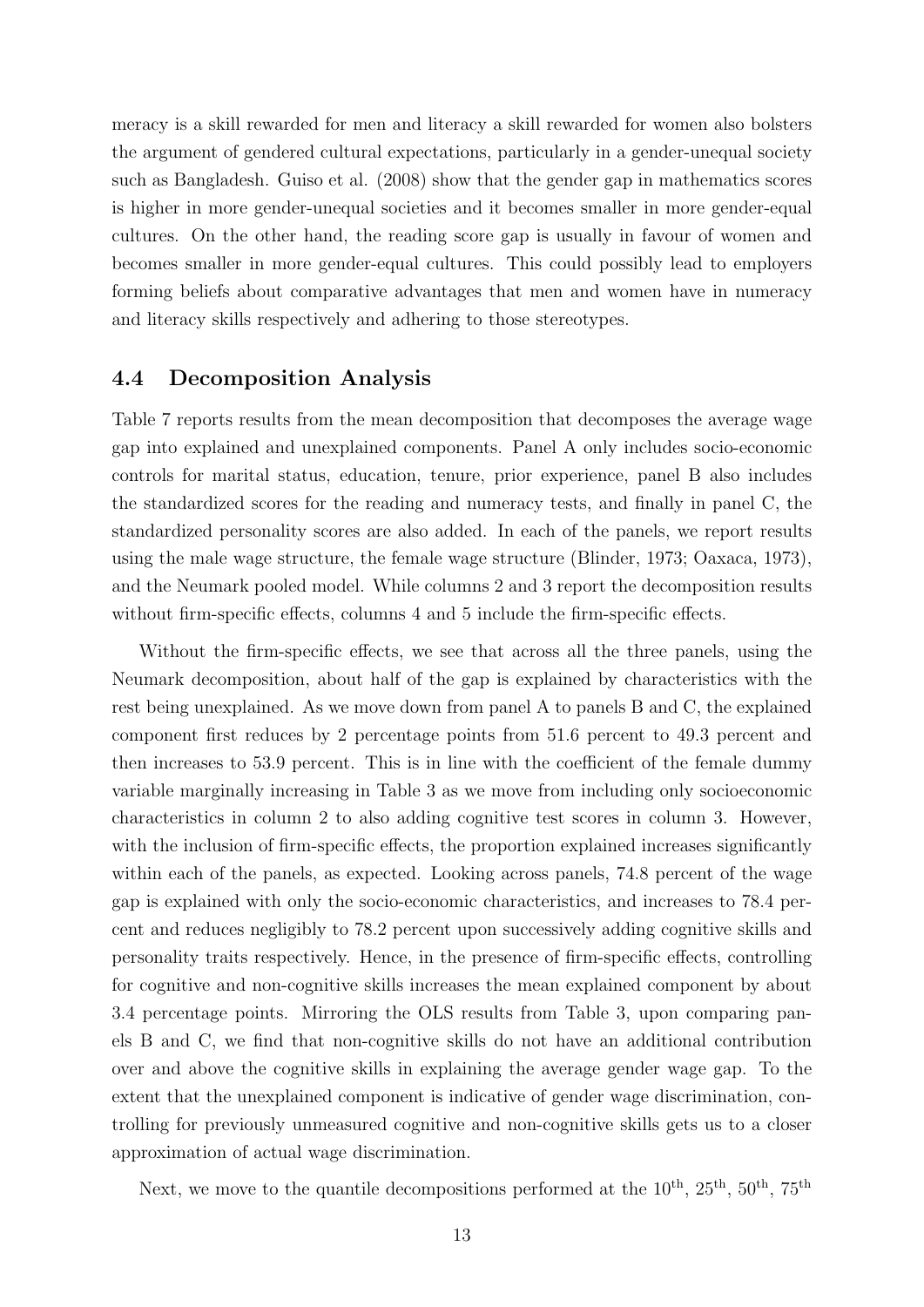and 90th percentiles of the distribution. In Tables 8 and 9, we report results using the male coefficients, i.e. if females were paid like males, without and with firm-specific effects respectively. Within each of the three panels, it can be seen that the raw wage gap declines as one moves from the  $10<sup>th</sup>$  percentile to the  $90<sup>th</sup>$  percentile. Further, the share of coefficients declines as one moves to the upper end of the distribution, thereby supporting the evidence of a sticky floor. This is reflected in the increasing proportion of the wage gap that can be attributed to differences in characteristics as one moves to the higher quantiles. In fact, in each of the panels of Table 9, note that at the  $75<sup>th</sup>$  and  $90<sup>th</sup>$ percentiles, differences in characteristics between the sexes (over)explain the entire wage gap.

In panel A of Table 9, the characteristics account for 28 percent of the wage gap at the  $25<sup>th</sup>$  percentile, and 123 percent at the  $75<sup>th</sup>$  percentile; in panel C, the respective proportions are 24 and 139 percent. Besides, cognitive skills and personality traits mostly explain the gender wage gaps in the upper part of the conditional wage distribution as illustrated by the visible increase in the explained component at the  $75<sup>th</sup>$  and  $90<sup>th</sup>$ percentiles, as one moves from panel A to panels B and C.

To sum, the decompositions highlight that, contrary to what gender-pooled regressions on mean wages predict, the effects of cognitive and non-cognitive skills are essentially gender specific, and are thereby able to explain a non-negligible proportion of the gender wage gap. Besides, looking at distributional effects, these skills and traits appear to reduce the unexplained gender gap in the upper part of the conditional wage distribution.

#### 4.5 Determinants of The Within-Firm Gender Wage Gap

In this section, we look at factors on account of which firms pay males and females differently. In relation to the previous sections, the purpose of this analysis is to identify how, in particular, employers' valuation of employees' cognitive and non-cognitive skills may affect the magnitude of the within-firm gender wage gap. Indeed, to the extent that employers value certain skills more than others, and have some common beliefs or stereotypes about the ability of male and female employees in the absence of perfect information on their productivity, this could affect the premium they pay to the two groups of employees.

In order to examine this, we follow a hierarchical modelling approach (Bryk and Raudenbush, 1992), also applied in Meng (2004) and Nordman and Wolff (2009a), where wage equations for males and females are first estimated separately using a fixed effects model:

$$
w_{ij}^m = \beta^m X_{ij}^m + \theta_j^m + \epsilon_{ij}^m \tag{6}
$$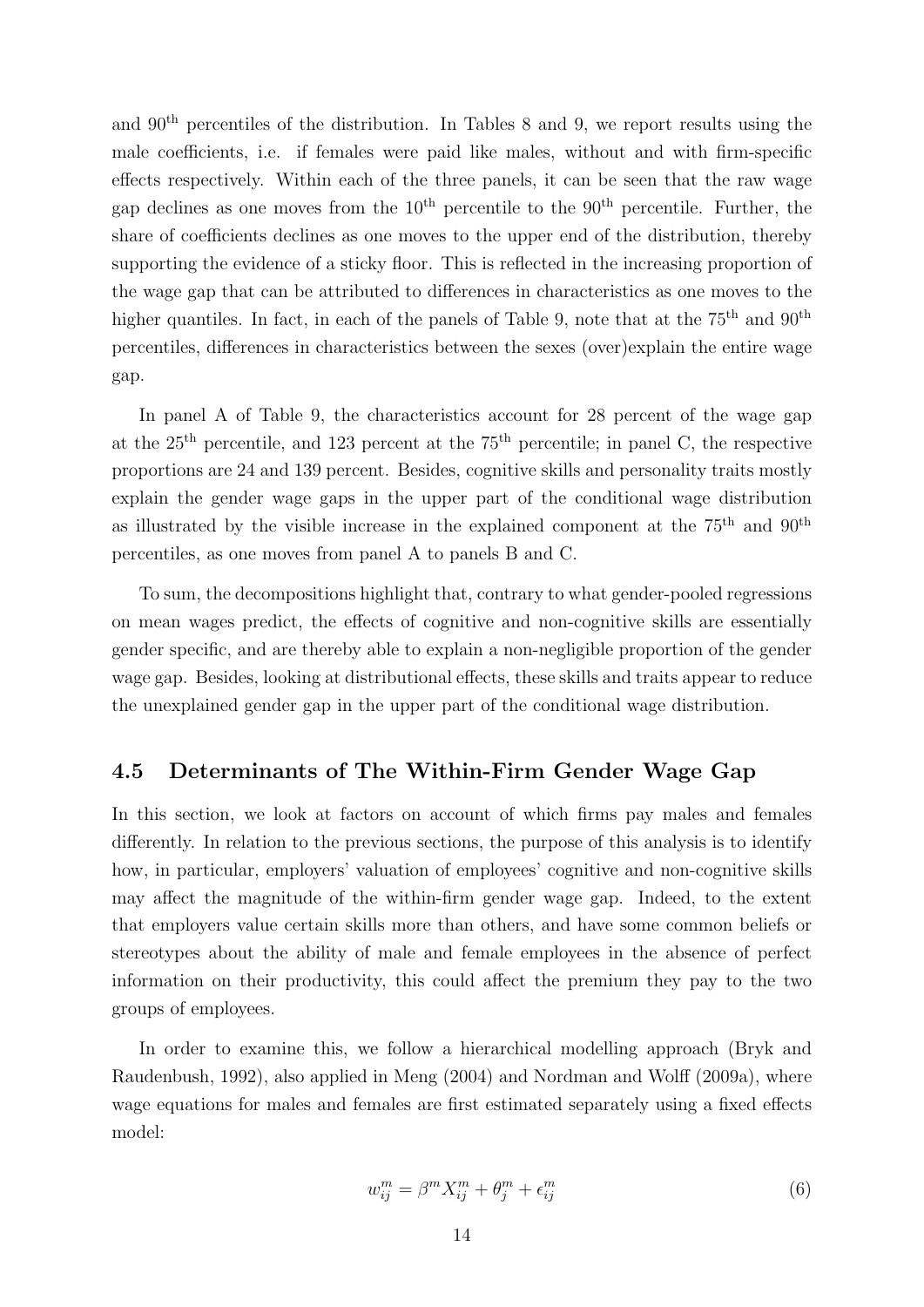$$
w_{ij}^f = \beta^f X_{ij}^f + \theta_j^f + \epsilon_{ij}^f \tag{7}
$$

The male and female firm fixed effects  $(\hat{\theta}^m$  and  $\hat{\theta}^f$ ) retrieved from these regressions reflect a premium paid by the firm to its male and female employees respectively, since other socio-economic characteristics (marital status, years of education, prior work experience, and tenure at current firm) have already been controlled for in the above regressions.<sup>[14](#page-14-0)</sup> The difference between the male and female firm fixed effects  $(\hat{\theta}^m - \hat{\theta}^f)$  is an estimate of the within-firm gender wage gap. For this exercise, from the original sample of 500 firms and 6,981 employees, we restrict the sample to those firms that have at least two male and two female employees.[15](#page-14-1) This leaves us with a sample of 164 firms and 3,231 employees (2,494 males and 737 females).

In a second step, we introduce a host of firm-level characteristics in order to explain this within-firm wage gap and use OLS regressions. The firm level characteristics we consider are: economic sector dummy variables, size of the firm, whether the firm is reported profitable, export status<sup>[16](#page-14-2)</sup>, age of the firm, proportion of female employees in the overall firm manpower, proportion of females in top managerial roles, whether the firm conducts a performance review from time to time<sup>[17](#page-14-3)</sup>, whether the manager is female and whether the manager has completed college and higher levels of education.

Employers are also asked to state on a scale of 1-10 (with 10 being most important) how important they think it is for employees, both managers/professionals and nonprofessionals, to have each of the following skills: communication, team work, problemsolving, literacy and numeracy, customer care, responsibility, reliability and trustworthi-ness, creativity, and vocational job-specific skills.<sup>[18](#page-14-4)</sup> We use the responses on each of these by computing standardized scores. In addition, employers are asked to list the top 3 cognitive and non-cognitive skills (among 14 skills in the questionnaire) they use to make decisions regarding compensation and promotions, separately for managers/professionals and non-professionals.[19](#page-14-5) We then construct dummy variables for professionals and non-

<span id="page-14-5"></span><sup>19</sup>The set of cognitive skills are: problem solving, literacy, numeracy, ICT, general vocational job-

<span id="page-14-1"></span><span id="page-14-0"></span> $14$ Our results are robust to controlling for occupations in the first stage regressions.

<sup>&</sup>lt;sup>15</sup>If there is only one person of each sex in a firm, the estimated firm effect would be equal to the residual estimated for this person and firm and individual residuals cannot be separated.

<span id="page-14-2"></span><sup>16</sup>A large literature in economic theory suggests that a firm's industrial affiliation, profitability, size and openness to international trade should all affect its compensation policy.

<span id="page-14-3"></span><sup>&</sup>lt;sup>17</sup>Some studies indicate that firms with less information about individuals' productivity may pay one group of workers (males) more than the other group (females), the latter group conveying potentially less reliable information about its productivity (Lundberg and Startz, 1983). Hence, the gender wage gap may result from a lack of information. To control for this, it is then useful to identify firms for which individual productivity can be measured. We proxy this with a dummy taking value 1 if the firm conducts a performance review from time to time.

<span id="page-14-4"></span><sup>18</sup>Professional staff includes managers; professionals; and technical and associate professionals. Nonprofessional staff refers to clerical support workers; service workers; sales workers; skilled agricultural, forestry and fishery workers; construction, craft and related trade workers; plant and machine operators, assemblers, drivers; and those in elementary occupations.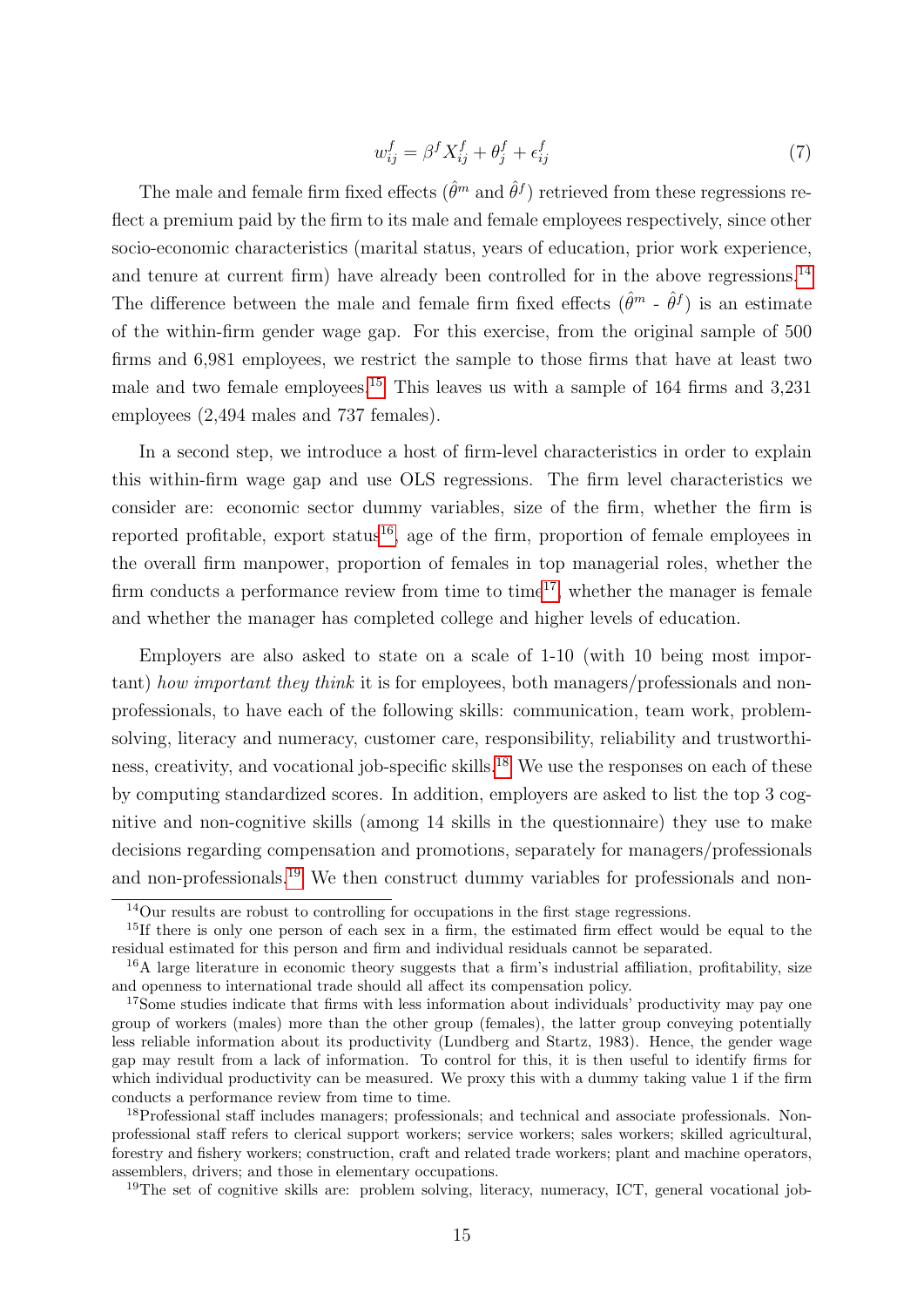professionals respectively taking the value 1 if employers declared any non-cognitive skills to be either first or second most important, as compared to cognitive skills.

In column 1 of Table 10, we report the estimates of the within-firm gender wage gap including a set of firm characteristics and two dummy variables for whether employers value non-cognitive skills more than cognitive skills for compensation and promotion decisions for professionals and non-professionals respectively. As is evident, this variable is positive and significant for non-professionals only, implying that employers who place more weight on non-cognitive skills for this group of workers have larger gender wage gaps within their firms, that works to the disadvantage of female employees. This might be due to the fact that these employers use non-cognitive skills as signals in the absence of better information on cognitive credentials, in particular for women.

In columns 2 and 3, we introduce standardized scores of importance given by employers to a number of cognitive and non-cognitive skills listed above, for non-professionals (column 2) and for professionals (column 3) to save on degrees of freedom. While none of the coefficients are significant for professionals, we find that firms that value problemsolving skills for non-professional workers have significantly greater gender wage gaps. This effect is robust when one considers a regression including all the regressors for professionals and non-professionals (column 4). Finally, in the most inclusive specification of column 4, valuing communication skills among non-professional workers appears to be negatively associated with the within-firm gender wage gap. Hence, in the absence of perfect observation of such skills among employees, perhaps employers make the assumption that males are better endowed than females with certain skills (such as problem solving), which would tend to increase the gender gap in the wage premium. In the same way, a supposed typical female trait like communication skills tends to decrease such a gap.<sup>[20](#page-15-0)</sup>

In terms of other firm characteristics, the share of females in the top management and the top manager being female is associated with smaller wage gaps within firms. This effect is robust across all specifications reported. Gender wage gaps tend to be smaller in the education sector as compared to commerce (reference category) and this holds true across columns 1-3. Other variables such as education level of the manager, size of the firm and proportion of females in the overall workforce are not consistently significant across columns in explaining within-firm gender wage gaps.

specific skills, advanced vocational job-specific skills and English language, while the non-cognitive skills include communication, team work, customer care, responsibility, reliability and trustworthiness, motivation and commitment, creativity, and confidence.

<span id="page-15-0"></span><sup>&</sup>lt;sup>20</sup>Alternative modeling, i.e. including cognitive and personality traits in the first step wage regressions (thus reducing the firm sample size to 108 observations due to missing observations on these traits), provides additional evidence that a typical female trait like team-work skills tends to reduce significantly the within-firm gender wage gap.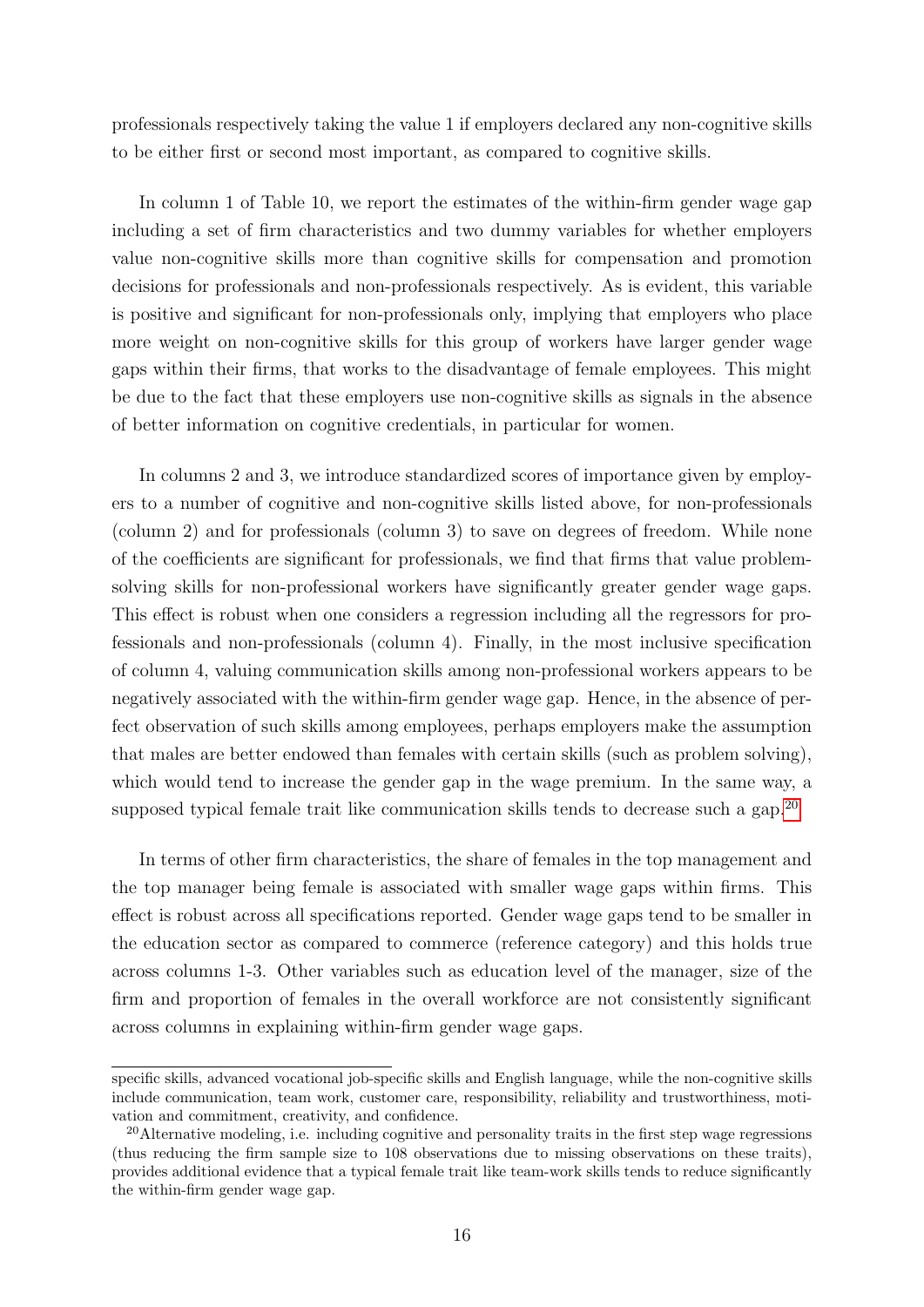### 5 Discussion and Conclusion

In this paper, our objective has been to explain gender wage gaps in the formal sector of Bangladesh by including measures of cognitive skills and personality traits as additional determinants of wages. We believe it makes an important contribution especially when the existing literature on these issues is scarce for developing countries.

Our results show that, for the particular sample at hand, while cognitive skills, as measured by reading ability, are positively correlated with wages, measures of personality seem to have almost no explanatory power in determining mean wages for the pooled sample. Where the personality traits do matter, it is mostly for wages of female employees, and in certain parts of the wage distribution. Interestingly, the finding that reading and numeracy skills are positively correlated with wages across the distribution is driven by employees' sex such that reading and numeracy skills seem to confer benefits to men and women, respectively. Further, in line with OLS regressions, mean decompositions indicate that including measures of cognitive skills reduces the unexplained component by 3.4 percentage points when firm effects are also accounted for, but personality traits do not play a role. Consistent with other developing country literature, quantile decompositions indicate the presence of a sticky floor phenomenon, which is revealed by higher adjusted wage gaps at the lower end of the conditional wage distribution, with the unexplained component being larger at lower percentiles. Cognitive skills and personality traits greatly reduce the unexplained gender gap in the upper part of the conditional wage distribution.

The finding that cognitive skills and socio-economic characteristics are more important, in general, than personality traits in determining wages is also supported by the outlook of employers in our sample. In the data, employers are asked to rate how important the following criteria are on a 1-10 scale when making hiring decisions (10 being very important): academic performance, work experience, job skills and interview. 68 percent, 57 percent and 50 percent of employers rated academic performance, work experience, job skills respectively between 8 and 10. On the other hand, only 36 percent of employers considered interview to be an important selection criteria. This suggests that employers place greater consideration on observables such as academic performance and prior work experience, rather than on a face-to-face interaction during an interview, which gives them the opportunity to assess certain soft skills of the person such as their assertiveness, agreeableness, communication skills, etc. This could also point to low levels of learning and cognition in countries such as Bangladesh, which might explain why employers care more about evaluating those skills. These results are in contrast to studies based on developed countries such as the United States that find employers rank "attitude" as the most important skill among new hires (Bowles et al., 2001). Our results are however in line with other developing country studies such as Glewwe et al. (2013) that find cognitive skills to matter more than non-cognitive skills for determining wages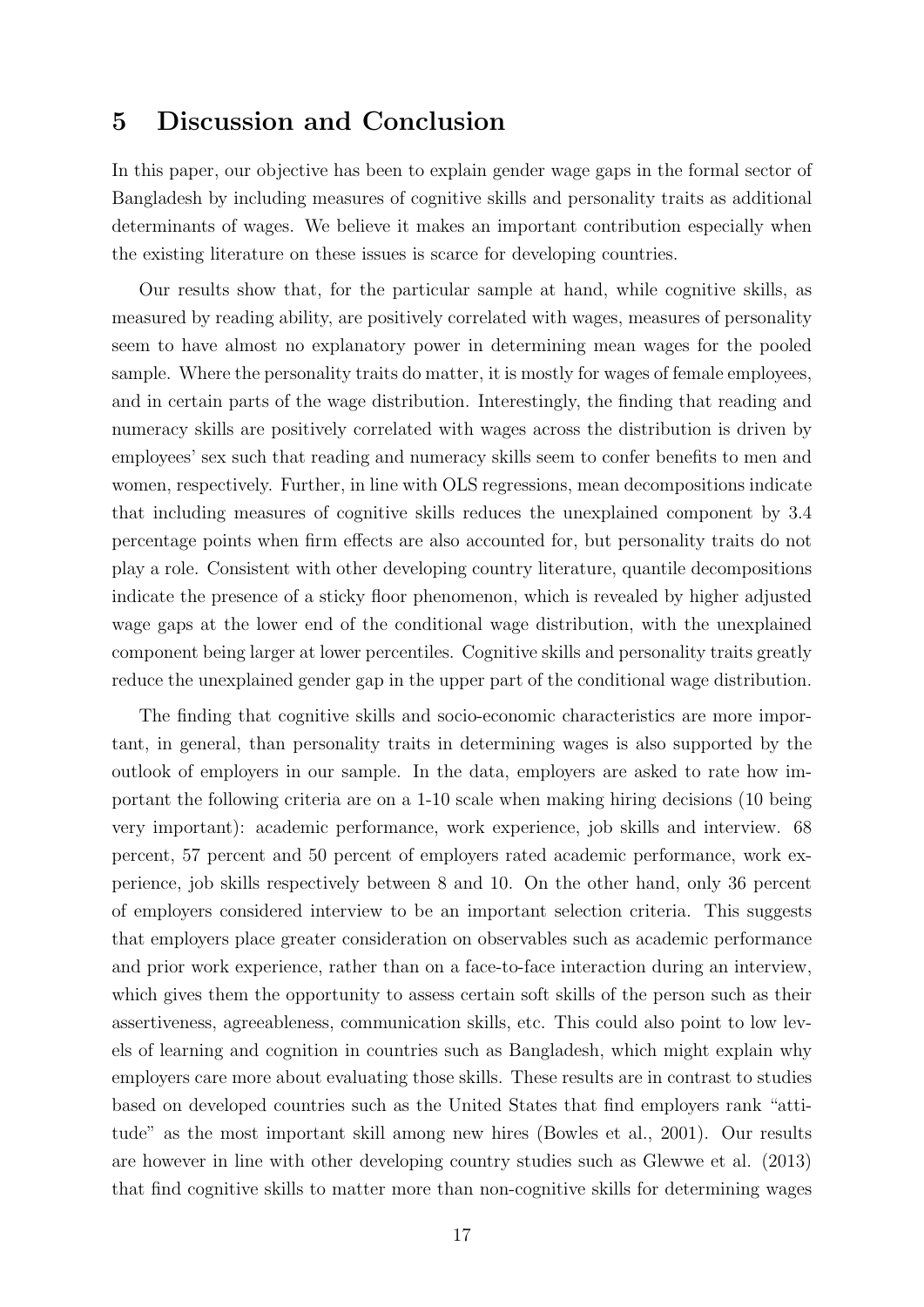in rural China.

Finally, we also have investigated the determinants of the within-firm gender wage gap. Share of top position females in the firm and sex of the manager all seem to be robust significant determinants of the wage gap observed inside the firm. Besides, in the absence of perfect observation of workers' productivity and skills as hypothesized above, employers appear to rely on signals to set wages. These signals may be based on skill preference and beliefs in the existence of sex-specific skills. For instance, employers seem to better remunerate those workers making proof of typical perceived sex-specific skills. How and why such stereotypes persist and cause gender inequality in labour market outcomes in Bangladesh (and more generally in developing countries) would be worth investigating further.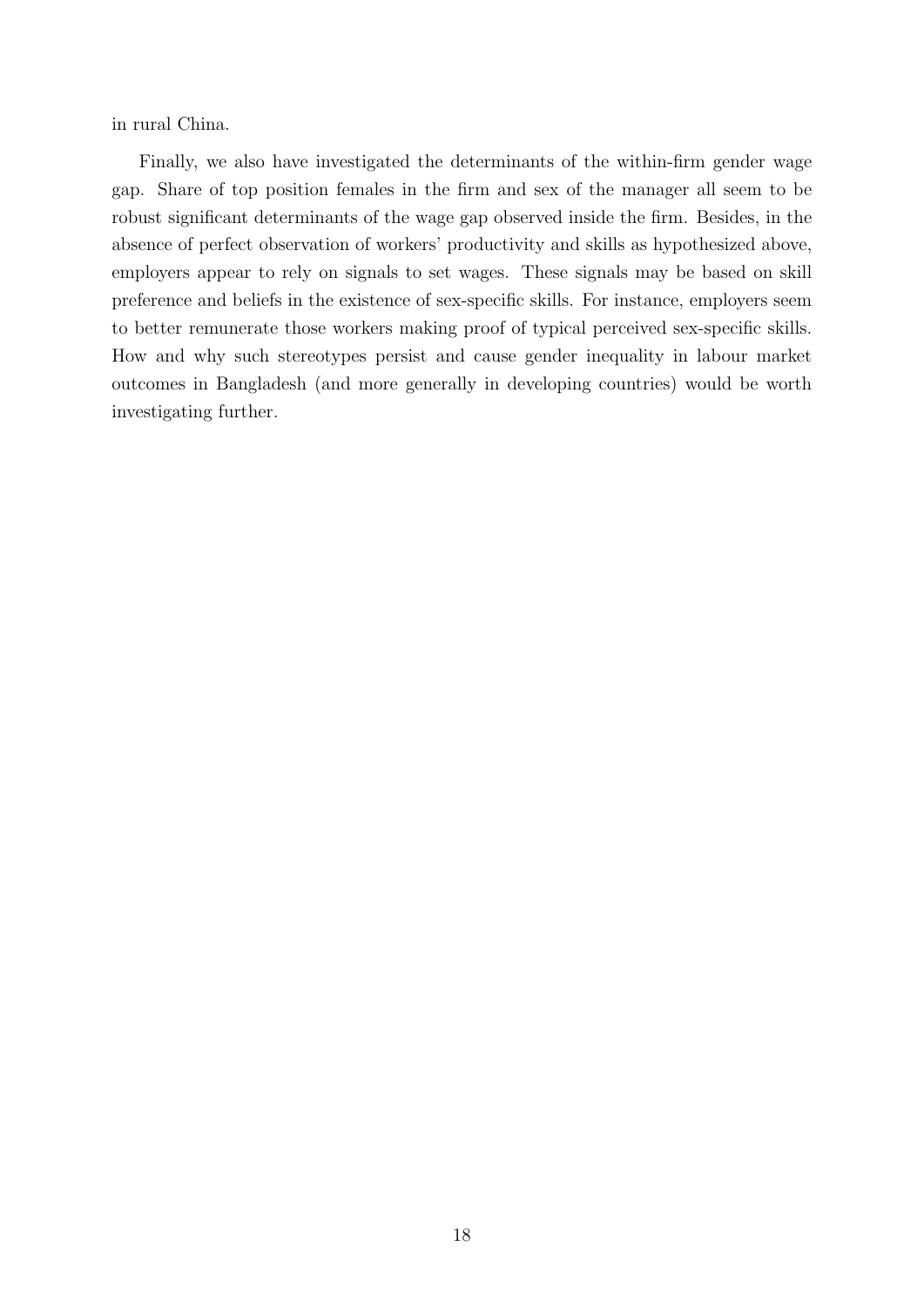#### References:

Ahmed, S., and Maitra, P. (2010). Gender wage discrimination in rural and urban labour markets of Bangladesh. Oxford Development Studies, 38(1), 83-112

Ahmed, S., and Maitra, P. (2011). A Distributional Analysis of the Gender Wage Gap in Bangladesh. Monash University Working Paper

Albrecht, J., Bjorklund, A., and Vroman, S. (2003). Is there a glass ceiling in Sweden? Journal of Labor Economics, 21(1), 145-177

Almlund, M., Duckworth, A.L., Heckman, J.J., and Kautz, T.D. (2011). Personality Psychology and Economics in Eric A. Hanushek, Stephen Machin and Ludger Woessmann (Eds.) Handbook of Economics of Education, Vol.4, 1-181

Appleton, S., J. Hoddinott, and P. Krishnan. (1999). The Gender Wage Gap in Three African Countries. Economic Development and Cultural Change, 47 (2): 289-312

Asadullah, M. N. (2006). Returns to Education in Bangladesh. Education Economics, 14(4), 453-468

Babcock, L., and Laschever, S., 2003. Women Don't Ask: Negotiation and the Gender Divide. Princeton University Press, Princeton NJ

Bangladesh Bureau of Statistics (2011). Report on Labour Force Survey 2010

Blinder, A. (1973). Wage discrimination: Reduced form and structural estimates. Journal of Human Resources, 8(4), 436-455

Borghans, L., Duckworth, A.L., Heckman, J.J., and ter Weel, B. (2008). The Economics and Psychology of Personality Traits. Journal of Human Resources, 43(4), 972- 1059

Bowles, S., Gintis, H., and Osborne, M. (2001). Incentive-enhancing preferences: Personality behavior and earnings. American Economic Review Papers and Proceedings, 91, 155-158

Braakmann, N. (2009). Psychological Traits and the Gender Gap in Full-Time Employment and Wages: Evidence from Germany. Working Paper

Bryk, A., and Raudenbush, S. W. (1992). Hierarchical Linear Models for Social and Behavioral Research: Applications and Data Analysis Methods. Newbury Park, CA: Sage

Canay, I. A. (2011). A simple approach to quantile regression for panel data. The Econometrics Journal, 14(3), 368-386

Card, D., Cardoso, A.R., and Kline, P. (2013). Bargaining and the Gender Wage Gap: A Direct Assessment. IZA Discussion Paper # 7592

Carrillo, P., Gandelman, N., and Robano, V. (2014). Sticky floors and glass ceilings in Latin America. Journal of Economic Inequality, 12(3), 339-361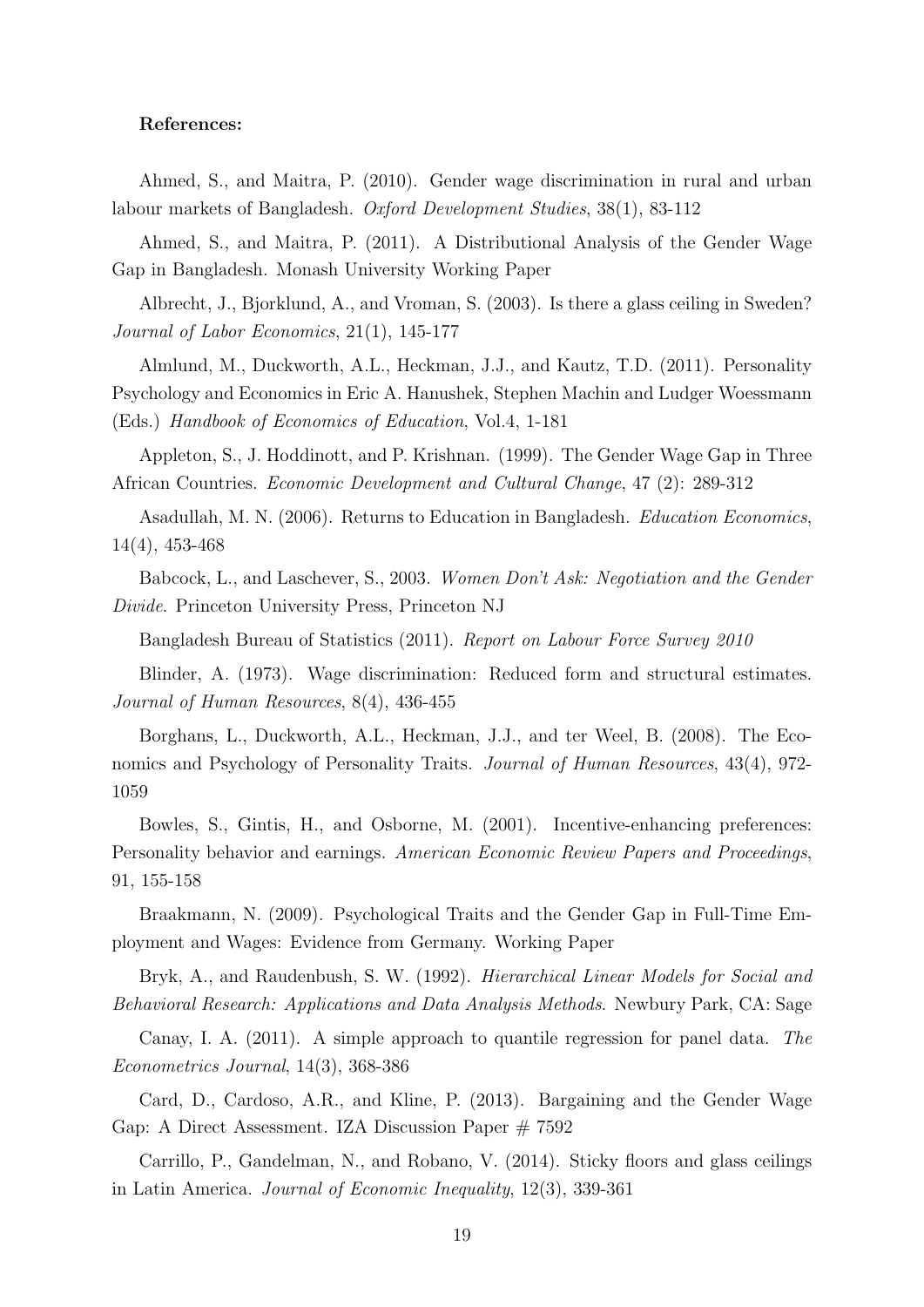Carrington, William J. and Kenneth R. Troske. (1995). Gender Segregation in Small Firms. Journal of Human Resources, 30 (3), 503-533

Chi, W., and Li, B. (2008). Glass ceiling or sticky floor? Examining the gender earnings differential across the earnings distribution in urban China, 1987-2004. Journal of Comparative Economics, 36(2), 243-263

Cobb-Clark, D.A., and Schurer, S. (2012). The stability of Big-Five personality traits. Economics Letters, 115(1), 11-15.

Cobb-Clark, D.A., and Schurer, S. (2013). Two economists' musings on the stability of locus of control. Economic Journal, 123, F358-F400.

Cobb-Clark, D.A., and Tan, M. (2011). Noncognitive skills, occupational attainment, and relative wages. Labour Economics, 18(1), 1-13

Croson, R., and Gneezy, U. (2009). Gender differences in preferences. Journal of Economic Literature, 47(2), 448-74

Diaz, J.J., Arias, O., and Tudela, D.V. (2013). Does perseverance pay as much as being smart? The returns to cognitive and non-cognitive skills in urban Peru. Working paper

Dodge, K. A. (2003). Do Social Information Processing Patterns Mediate Aggressive Behavior? In B.B. Lahey, T.E. Moffitt, and A. Caspi (Eds.) Causes of Conduct Disorder and Juvenile Delinquency. New York: Guilford Press

Fafchamps, M., M. Söderbom, and N. Benhassine. (2006). Wage Gaps and Job Sorting in African Manufacturing. Journal of African Economies, 18(5), 824-868

Flory, J. A., A. Leibbrandt and J. A. List (2014). Do Competitive Workplaces Deter Female Workers? A Large-Scale Natural Field Experiment on Job Entry Decisions. Review of Economic Studies, doi: 10.1093/restud/rdu030

Fortin, N. (2008). The Gender Wage Gap among Young Adults in the United States: The Importance of Money vs. People. Journal of Human Resources, 43, 886-920

Guiso, L., Monte, F., Sapienza, P., and Zingales, L. (2008). Culture, Gender, and Math. Science, 320, 1164-1165

Glewwe, P., Huang, Q., and Park, A. (2013). Cognitive Skills, Noncognitive Skills, and the Employment and Wages of Young Adults in Rural China. Working Paper

Heckman, J.J., Humphries, J.E., Urzua, S., and Veramendi, G. (2011). The effects of educational choices on labor market, health, and social outcomes. Unpublished manuscript, University of Chicago, Department of Economics

Heckman, J.J., and Kautz, T. (2012). Hard evidence on soft skills. Labour Economics, 19, 451-464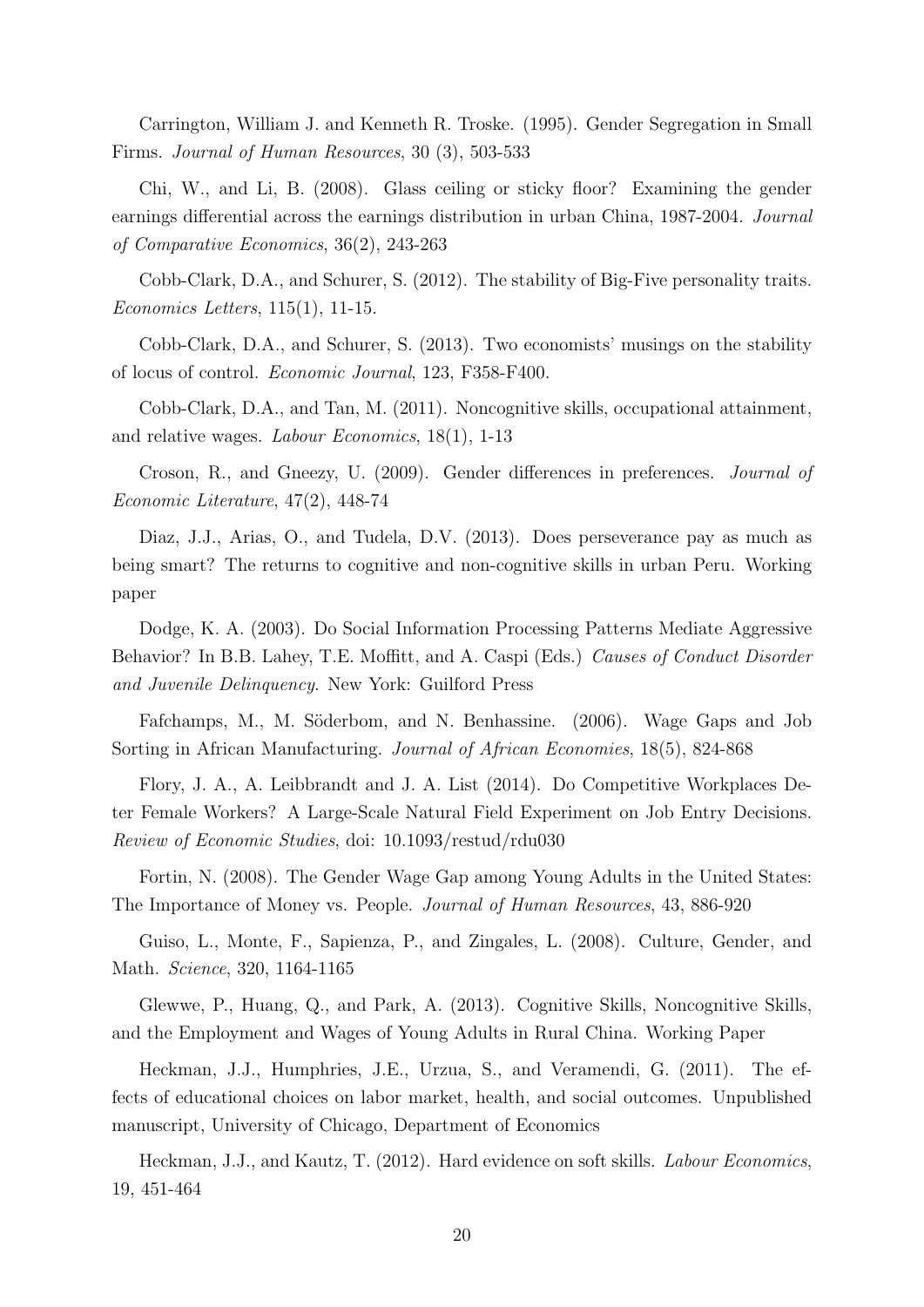Heckman, J.J., Stixrud, J., and Urzua, S. (2006). The effects of cognitive and noncognitive abilities on labor market outcomes and social behavior. Journal of Labor Economics, 24 (3), 411-482

Jellal, M., Nordman, C.J., and Wolff, F-C. (2008). Evidence on the glass ceiling effect in France using matched worker-firm data. Applied Economics, 40, 3233-3250

John, O. P., and Srivastava, S. (1999). The Big-Five trait taxonomy: History, measurement, and theoretical perspectives. In L.A. Pervin and O. P. John (Eds.), *Handbook* of personality: Theory and research, Vol. 2, 102-138

Kapsos, S. (2008). Changes in Employment in Bangladesh, 2000-2005: The Impacts on Poverty and Gender Equity. Working paper series, ILO Asia-Pacific

Khanna, S. (2012). Gender wage discrimination in India: Glass ceiling or sticky floor? CDE Working Paper #214, Delhi School of Economics

Khatun, F., M. Rahman, D. Bhattacharya, K. G. Moazzem, and A. Shahrin. (2007). Gender and Trade Liberalization in Bangladesh: The Case of Ready-made Garments

Kingdon, G., and Unni, J. (2001). Education and Women's Labour Market Outcomes in India. Education Economics, 9(2), 173-94

Kingdon, G. (1998). Does the Labour Market Explain Lower Female Schooling in India? Journal of Development Studies, 35(1), 39-65

Lindqvist, E., and Vestman, R. (2011). The Labor Market Returns to Cognitive and Noncognitive Ability: Evidence from the Swedish Enlistment. American Economic Journal: Applied Economics, 3(1), 101-128

Lundberg ,S.J., and Startz, R. (1983). Private Discrimination and Social Intervention in Competitive Labor Markets. American Economic Review, 73, 340-347

Machado, J., and Mata, J. (2005). Counterfactual Decomposition of Changes in Wage Distributions using Quantile Regression. Journal of Applied Econometrics, 20, 445-465

Mann, L., Burnett, P., Radford, M., and Ford, S. (1997). The Melbourne Decision Making Questionnaire: An instrument for measuring patterns for coping with decisional conflict. Journal of Behavioral Decision Making, 10(1), 1-19

Melly, B. (2006). Estimation of counterfactual distributions using quantile regression. Review of Labor Economics, 68, 543-572

Meng, X. (2004). Gender earnings gap: the role of firm specific effects. Labour Economics, 11, 555-573

Mueller, G., and Plug, E. (2006). Estimating the effects of personality on male and female earnings. Industrial and Labor Relations Review, 60 (1), 3-22

Neumark, D. (1988). Employers Discriminatory Behaviour and the Estimation of Wage Discrimination. Journal of Human Resources, 23(3), 279-295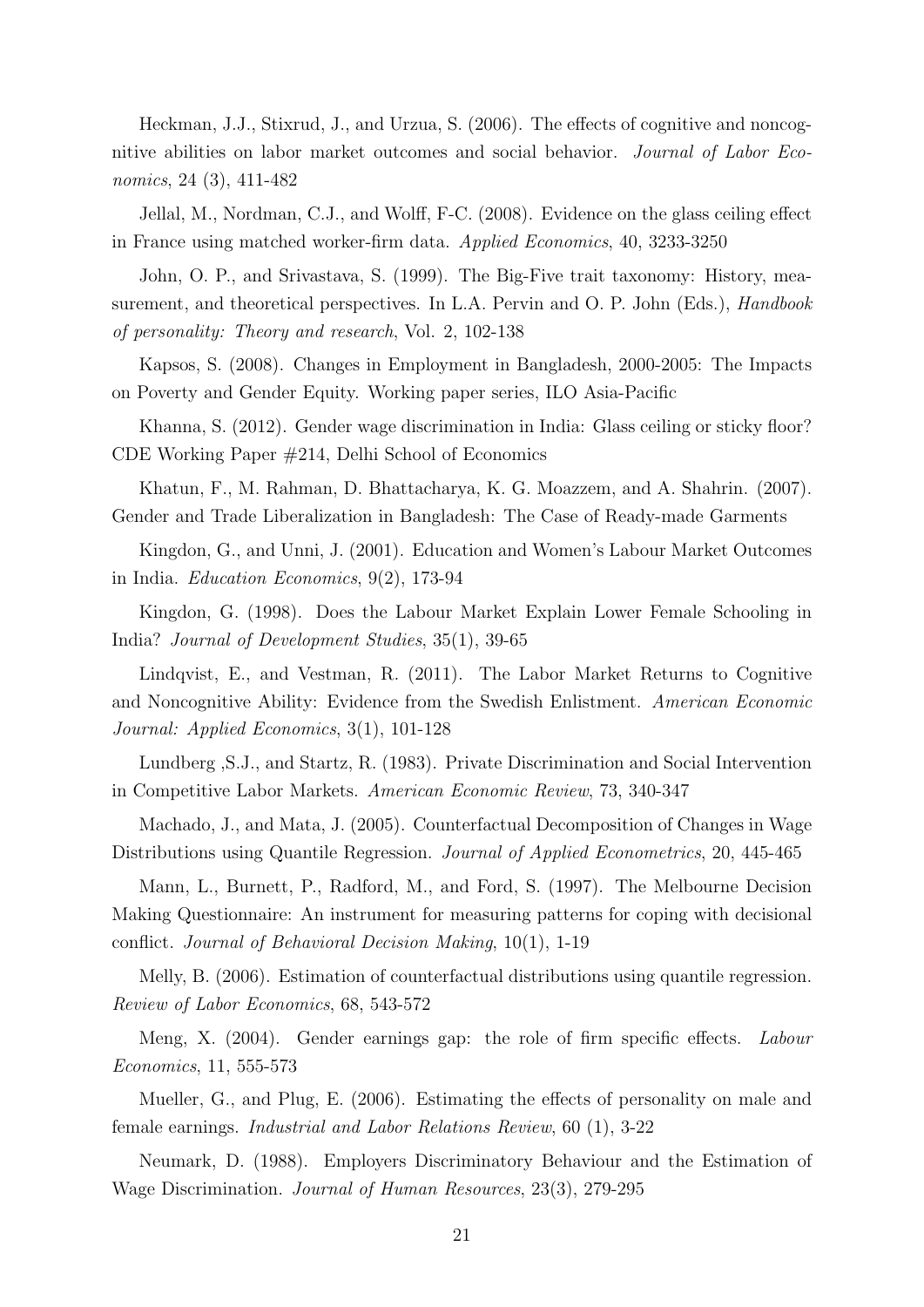Niederle, M. and Vesterlund, L. (2007). Do Women Shy Away from Competition? Do Men Compete to Much? Quarterly Journal of Economics, 122(3), 1067-1101

Nomura, S., S.Y. Hong, C.J. Nordman, L.R.Sarr, L. and A.Y. Vawda (2013). An assessment of skills in the formal sector labor market in Bangladesh : a technical report on the enterprise-based skills survey 2012. South Asia Human Development Sector report No. 64. Washington DC; The World Bank

Nordman, C.J., and Roubaud, F. (2009). Reassessing the gender wage gap in Madagascar: does labour force attachment really matter? Economic Development and Cultural Change, 57(4), 785-808

Nordman, C. J., A.S. Robilliard, and F. Roubaud. (2011). Gender and ethnic earnings gaps in seven West African cities. Labour Economics, 18, Supplement 1, pp. S132-S145

Nordman, C.J., and Wolff F-C. (2009a). Is There a Glass Ceiling in Morocco? Evidence from Matched Worker-Firm Data. Journal of African Economies, 18(4), 592-633

Nordman, C.J., and Wolff F-C. (2009b). Islands Through the Glass Ceiling? Evidence of Gender Wage Gaps in Madagascar and Mauritius. In Labor Markets and Economic Development, Kanbur R. and Svejnar J. (eds), Chapter 25, pp. 521-544, Routledge Studies in Development Economics, Routledge

Oaxaca, R. (1973). Male-female wage differentials in urban labor markets. International Economic Review, 14(3), 693-709

Pham, T., and Reilly, B. (2007). The gender pay gap in Vietnam: 1993-2002: A quantile regression approach. Journal of Asian Economics, 18(5), 775-808.

Semykina, A., and Linz, S.J. (2007). Gender differences in personality and earnings: evidence from Russia. Journal of Economic Psychology, 28, 387-410

Söderbom, M., F. Teal, A. Wambugu and G. Kahyarara (2006). The Dynamics of Returns to Education in Kenyan and Tanzanian Manufacturing. Oxford Bulletin of Economics and Statistics, 68(3), 261-88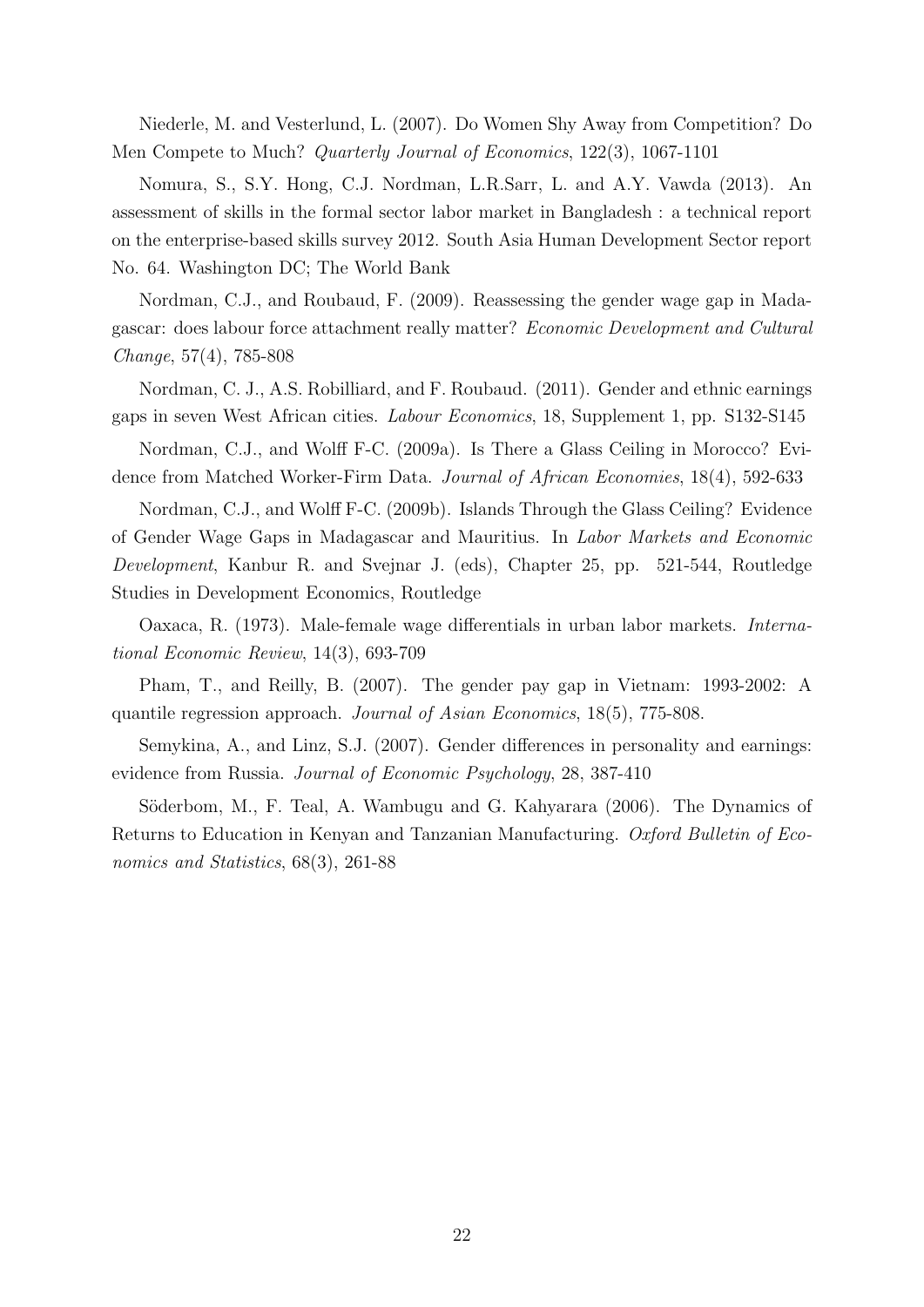| Variable                                      | Mean  | <b>SD</b> |
|-----------------------------------------------|-------|-----------|
| Making profit                                 | 0.71  | 0.45      |
| Number of employees                           | 192.8 | 810.8     |
| Share of female employees                     | 0.25  | 0.17      |
| Top manager: female                           | 0.04  | 0.19      |
| Top manager: post-graduate level education    | 0.61  | 0.49      |
| Small (10-20 employees)                       | 0.324 | 0.47      |
| Medium (21-70 employees)                      | 0.298 | 0.46      |
| Large $(71 + \text{ employees})$              | 0.378 | 0.49      |
| Maintain accounts (either formal or informal) | 0.97  | 0.16      |
| Registered with government                    | 0.96  | 0.21      |
| Industrial sector:                            |       |           |
| Commerce                                      | 0.067 | 0.25      |
| Education                                     | 0.227 | 0.42      |
| Finance                                       | 0.191 | 0.39      |
| Manufacturing                                 | 0.316 | 0.46      |
| Public Admn                                   | 0.2   | 0.4       |
| Location:                                     |       |           |
| Rajshahi                                      | 0.093 | 0.29      |
| Khulna                                        | 0.071 | 0.26      |
| Dhaka                                         | 0.56  | 0.50      |
| Chittagong                                    | 0.102 | 0.30      |
| <b>Barisal</b>                                | 0.049 | 0.22      |
| Sylhet                                        | 0.044 | 0.21      |
| Rangpur                                       | 0.08  | 0.27      |
| Number of firms                               | 225   |           |

Table 1: Descriptive Statistics of Firm Characteristics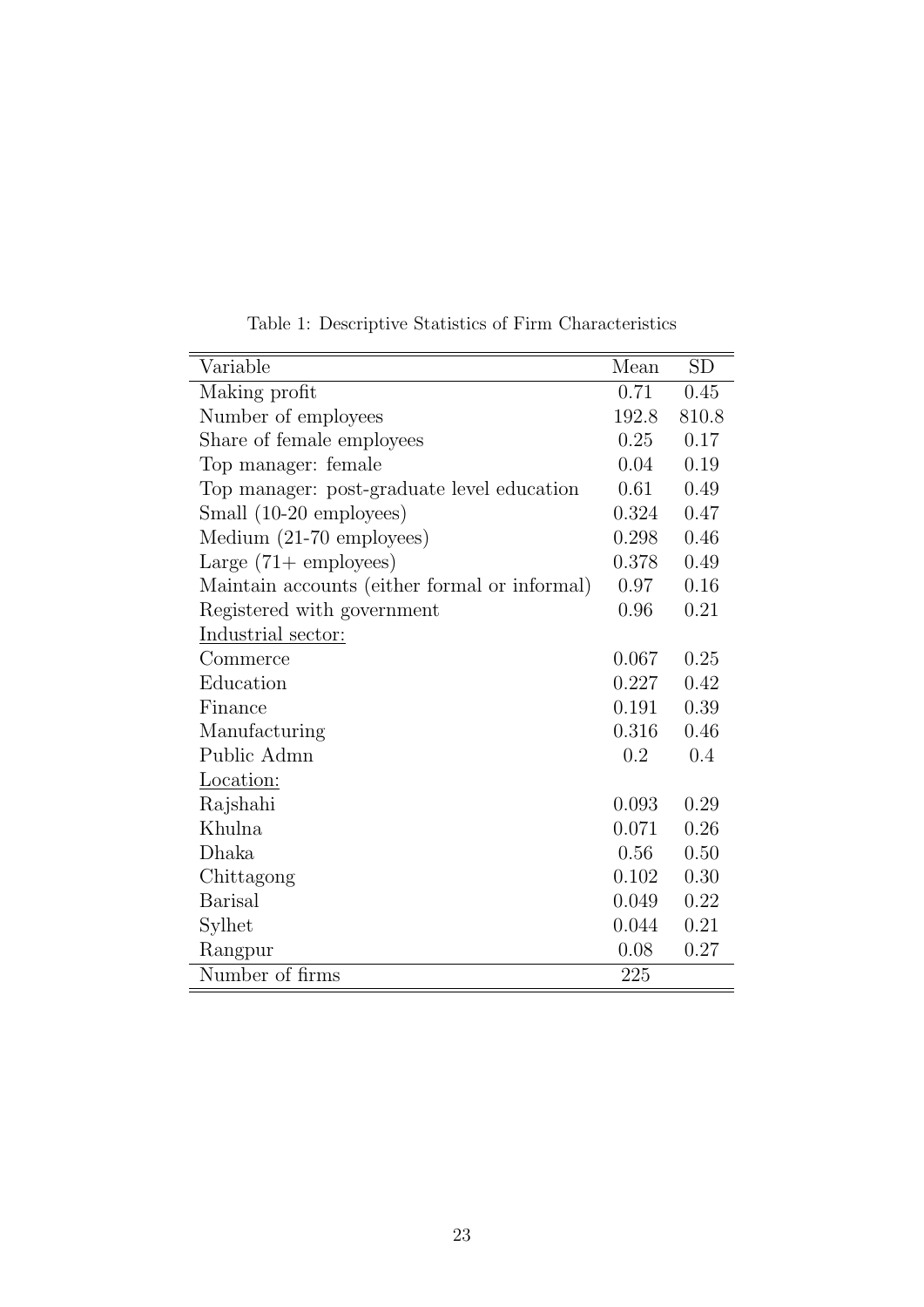| Variable                  | All      | Males   | Females |
|---------------------------|----------|---------|---------|
| Females                   | 0.195    |         |         |
|                           | (0.39)   |         |         |
| Hourly wage (in taka)     | 50.91    | 50.92   | 50.87   |
|                           | (54.75)  | (45.76) | (82.06) |
| Ln(hourly wage)           | 3.69     | 3.72    | 3.60    |
|                           | (0.63)   | (0.61)  | (0.69)  |
| Age                       | 32.26    | 32.62   | 30.81   |
|                           | (8.49)   | (8.51)  | (8.27)  |
| Married                   | 0.80     | 0.80    | 0.80    |
|                           | (0.40)   | (0.40)  | (0.40)  |
| Years of education        | 10.57    | 10.69   | 10.10   |
|                           | (4.92)   | (4.85)  | (5.21)  |
| Tenure in current firm    | 5.94     | 6.09    | 5.3     |
|                           | (6.08)   | (6.17)  | (5.66)  |
| Years of prior experience | 1.92     | 1.98    | 1.65    |
|                           | (2.93)   | (3.01)  | (2.58)  |
| Cognitive Skills:         |          |         |         |
| Reading test score        | 4.96     | 5.01    | 4.77    |
|                           | (2.54)   | (2.49)  | (2.75)  |
| Numeracy test score       | 5.76     | 5.84    | 5.44    |
|                           | (1.99)   | (1.94)  | (2.17)  |
| Personality Traits:       |          |         |         |
| Openness to experience    | 2.60     | 2.59    | 2.68    |
|                           | (0.59)   | (0.59)  | (0.59)  |
| Conscientiousness         | 2.86     | 2.87    | 2.83    |
|                           | (0.58)   | (0.57)  | (0.58)  |
| Extroversion              | 2.32     | 2.32    | 2.33    |
|                           | (0.49)   | (0.50)  | (0.49)  |
| Agreeableness             | 2.57     | 2.56    | 2.62    |
|                           | (0.58)   | (0.57)  | (0.60)  |
| Emotional Stability       | 2.71     | 2.73    | 2.65    |
|                           | (0.56)   | (0.56)  | (0.56)  |
| <b>Hostile Bias</b>       | $2.38\,$ | 2.36    | 2.47    |
|                           | (0.73)   | (0.72)  | (0.74)  |
| Decision-making           | 2.56     | 2.54    | 2.64    |
|                           | (0.55)   | (0.55)  | (0.54)  |
| Number of employees       | 2150     |         |         |

Table 2: Descriptive Statistics of Employee Characteristics

Note: Standard deviation reported in parentheses. The maximum score for the reading and numeracy tests is 8. The maximum score for the personality traits is 4.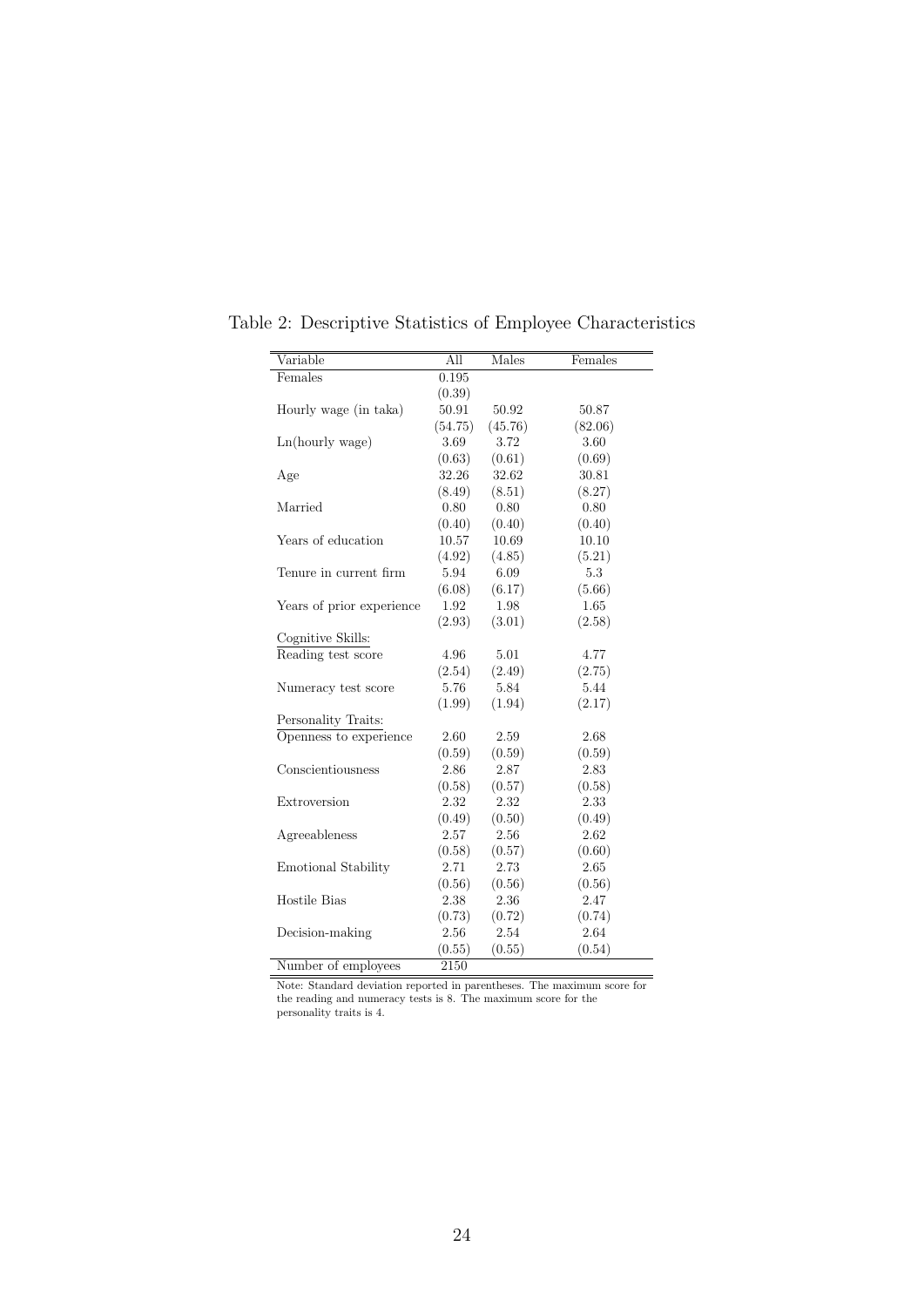Table 3: OLS regressions Table 3: OLS regressions

|                                                                                                                                                                                                                  | Col.1                 | Col.2                                    | Col.3                        | Col.4                           | Col.5                        | Col.6                  | Col.7                        |
|------------------------------------------------------------------------------------------------------------------------------------------------------------------------------------------------------------------|-----------------------|------------------------------------------|------------------------------|---------------------------------|------------------------------|------------------------|------------------------------|
| Female                                                                                                                                                                                                           | $-0.116**$<br>(0.051) | $-0.057**$<br>(0.029)                    | $-0.060**$<br>(0.029)        | $-0.055*$<br>(0.028)            | $-0.038$<br>(0.029)          | (0.028)<br>$-0.033$    | (0.028)<br>$-0.033$          |
| Married                                                                                                                                                                                                          |                       | (0.029)<br>$0.052*$                      | (0.029)<br>$0.054*$          | (0.029)<br>$0.052*$             | (0.029)<br>0.030             | (0.028)<br>0.032       | (0.028)<br>0.031             |
| Years of Education                                                                                                                                                                                               |                       | (0.011)<br>0.008                         | (0.012)<br>$-0.001$          | $-0.000$<br>(0.011)             | (0.011)<br>0.003             | $-0.019*$<br>(0.011)   | $-0.019*$<br>(0.011)         |
| Years of Education squared/100                                                                                                                                                                                   |                       | $0.341***$<br>(0.053)                    | $0.358***$<br>(0.052)        | $0.353***$<br>(0.051)           | $0.364***$<br>(0.054)        | $0.418***$<br>(0.053)  | $0.417***$<br>(0.053)        |
| Tenure in current firm                                                                                                                                                                                           |                       | $0.033***$<br>(0.006)                    | $0.032***$<br>(0.006)        | $0.032***$<br>(0.006)           | $0.040***$<br>(0.006)        | $0.039***$<br>(0.005)  | $0.039***$<br>(0.005)        |
| Tenure in current firm squared/100                                                                                                                                                                               |                       | $-0.053**$<br>(0.023)                    | $-0.051**$<br>(0.023)        | $-0.050**$<br>(0.023)           | $-0.070***$<br>(0.021)       | $-0.068***$<br>(0.021) | $-0.069***$<br>(0.021)       |
| Prior Experience                                                                                                                                                                                                 |                       | (0.016)<br>0.018                         | (0.016)<br>$0.018\,$         | (0.016)<br>0.017                | (0.016)<br>0.015             | (0.015)<br>0.013       | (0.015)<br>0.014             |
| Prior Experience squared/100                                                                                                                                                                                     |                       | (0.073)<br>0.044                         | (0.074)<br>0.046             | (0.074)<br>0.049                | (0.069)<br>0.067             | (0.069)<br>$0.074\,$   | (0.068)<br>0.073             |
| Reading Score                                                                                                                                                                                                    |                       |                                          | (0.021)<br>$0.047**$         | $0.050**$<br>(0.021)            |                              | (0.021)<br>$0.052**$   | $0.053***$<br>(0.021)        |
| Numeracy Score                                                                                                                                                                                                   |                       |                                          | (0.020)<br>$-0.015$          | (0.020)<br>$-0.012$             |                              | (0.021)<br>$0.040*$    | (0.020)<br>$0.039*$          |
| Openness                                                                                                                                                                                                         |                       |                                          |                              | (0.015)<br>0.002                |                              |                        | $-0.003$<br>(0.014)          |
| Conscientiousness                                                                                                                                                                                                |                       |                                          |                              | (0.013)<br>0.004                |                              |                        | (0.014)<br>$-0.004$          |
| Extroversion                                                                                                                                                                                                     |                       |                                          |                              | (0.013)<br>0.005                |                              |                        | (0.012)<br>$-0.009$          |
| Agreeableness                                                                                                                                                                                                    |                       |                                          |                              | (0.017)<br>0.006                |                              |                        | (0.013)<br>0.018             |
| Emotional Stability                                                                                                                                                                                              |                       |                                          |                              | (0.013)<br>$0.005\,$            |                              |                        | (0.011)<br>$0.007$           |
| Hostile Bias                                                                                                                                                                                                     |                       |                                          |                              | $-0.000$<br>(0.012)             |                              |                        | (0.012)<br>0.003             |
| Decision Making                                                                                                                                                                                                  |                       |                                          |                              | (0.015)<br>$-0.024$             |                              |                        | (0.013)<br>$-0.005$          |
| Constant                                                                                                                                                                                                         | $3.718***$<br>(0.033) | $2.917***$<br>(0.073)                    | $2.990***$<br>(0.082)        | $2.995***$<br>(0.080)           | $2.934***$<br>(0.072)        | $3.089***$<br>(0.064)  | $3.086***$<br>(0.063)        |
| Observations<br>Firm effects<br>$\ensuremath{R^2}$                                                                                                                                                               | 0.005<br>2150<br>ž    | 0.488<br>2150<br>$\overline{\mathsf{X}}$ | 0.490<br>2150<br>$\tilde{S}$ | 2150<br>0.491<br>$\overline{R}$ | 0.661<br>2150<br>${\it Yes}$ | 0.665<br>2150<br>Yes   | 0.666<br>2150<br>${\rm Yes}$ |
| Note: Dependent variable is log of current hourly wage. Standard errors clustered at the firm level are reported in<br>parentheses. *** significant at $1\%$ ,** significant at $5\%$ ,* significant at $10\%$ . |                       |                                          |                              |                                 |                              |                        |                              |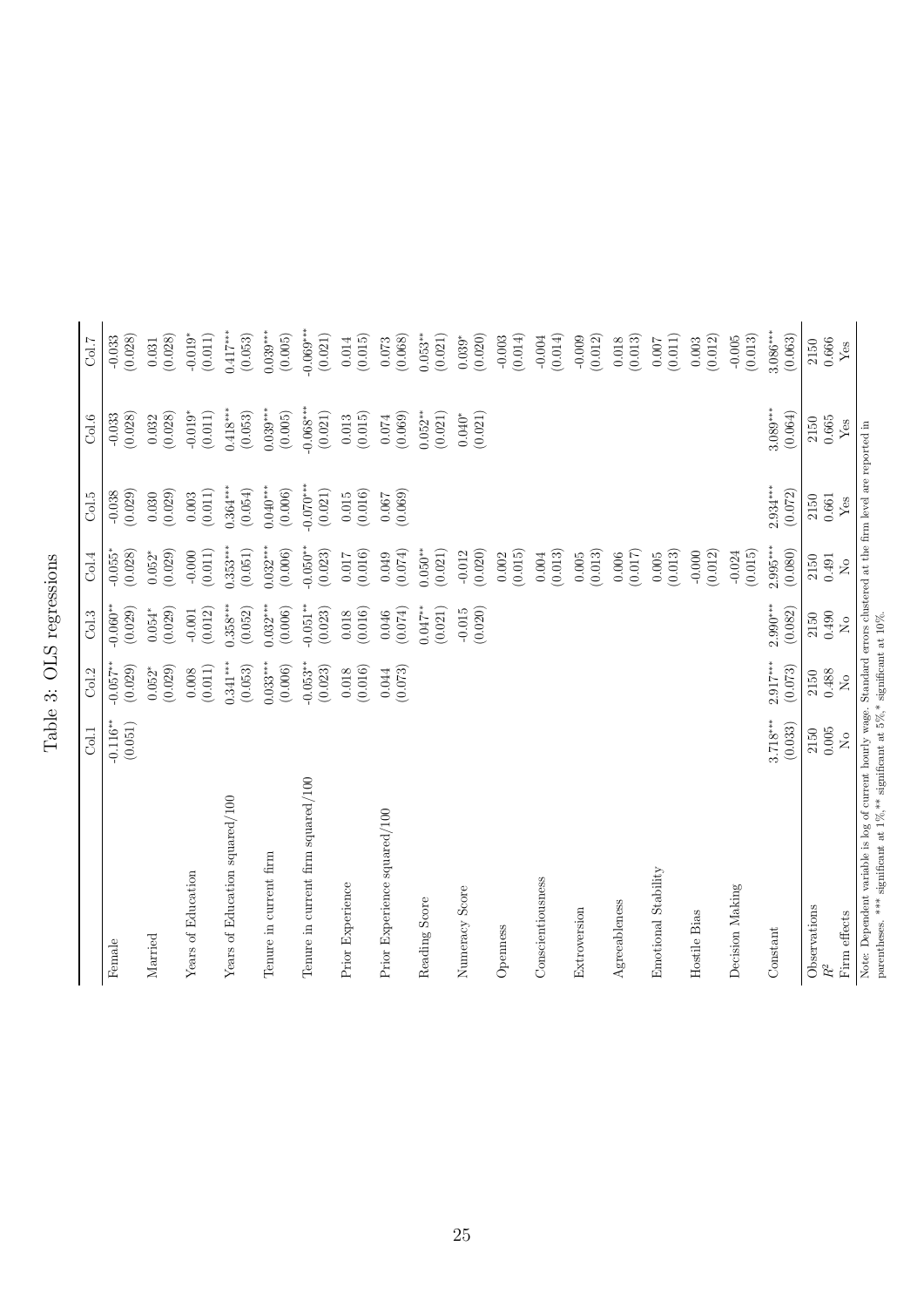|                                    | Q10         | Q25         | Q50         | Q75        | Q90        |
|------------------------------------|-------------|-------------|-------------|------------|------------|
| Female                             | $-0.111***$ | $-0.141***$ | $-0.087***$ | $-0.049$   | $-0.007$   |
|                                    | (0.038)     | (0.040)     | (0.027)     | (0.031)    | (0.048)    |
| Married                            | $0.109***$  | $0.099***$  | $0.057**$   | 0.049      | 0.028      |
|                                    | (0.037)     | (0.035)     | (0.025)     | (0.037)    | (0.041)    |
| Years of Education                 | $-0.017$    | $-0.010$    | $-0.011$    | $-0.008$   | 0.007      |
|                                    | (0.015)     | (0.013)     | (0.009)     | (0.010)    | (0.015)    |
| Years of Education squared/100     | $0.390***$  | $0.361***$  | $0.380***$  | $0.397***$ | $0.418***$ |
|                                    | (0.054)     | (0.052)     | (0.038)     | (0.050)    | (0.078)    |
| Tenure in current firm             | 0.011       | $0.030***$  | $0.032***$  | $0.036***$ | $0.041***$ |
|                                    | (0.008)     | (0.007)     | (0.007)     | (0.007)    | (0.008)    |
| Tenure in current firm squared/100 | $-0.005$    | $-0.063**$  | $-0.053*$   | $-0.044$   | $-0.069**$ |
|                                    | (0.028)     | (0.029)     | (0.027)     | (0.031)    | (0.028)    |
| Prior Experience                   | $-0.001$    | 0.009       | $0.030**$   | $0.028*$   | 0.014      |
|                                    | (0.013)     | (0.014)     | (0.013)     | (0.014)    | (0.018)    |
| Prior Experience squared/100       | 0.061       | 0.033       | $-0.013$    | 0.007      | 0.151      |
|                                    | (0.048)     | (0.063)     | (0.071)     | (0.083)    | (0.101)    |
| Reading Score                      | $0.060**$   | $0.055***$  | $0.056***$  | $0.067***$ | 0.030      |
|                                    | (0.030)     | (0.020)     | (0.018)     | (0.020)    | (0.025)    |
| Numeracy Score                     | $0.014\,$   | 0.000       | $-0.010$    | $-0.028$   | $-0.038$   |
|                                    | (0.020)     | (0.015)     | (0.011)     | (0.019)    | (0.026)    |
| Openness                           | $-0.034*$   | $-0.007$    | 0.003       | 0.011      | 0.005      |
|                                    | (0.019)     | (0.013)     | (0.011)     | (0.017)    | (0.017)    |
| Conscientiousness                  | $-0.001$    | $-0.014$    | 0.003       | 0.016      | 0.021      |
|                                    | (0.018)     | (0.013)     | (0.012)     | (0.014)    | (0.019)    |
| Extroversion                       | $-0.005$    | 0.016       | 0.006       | 0.017      | 0.000      |
|                                    | (0.015)     | (0.012)     | (0.009)     | (0.013)    | (0.014)    |
| Agreeableness                      | 0.014       | 0.019       | 0.004       | $-0.011$   | $-0.000$   |
|                                    | (0.021)     | (0.014)     | (0.011)     | (0.015)    | (0.015)    |
| <b>Emotional Stability</b>         | 0.023       | 0.013       | $-0.006$    | $-0.006$   | 0.006      |
|                                    | (0.020)     | (0.012)     | (0.012)     | (0.015)    | (0.016)    |
| Hostile Bias                       | $-0.001$    | 0.003       | 0.003       | 0.006      | 0.002      |
|                                    | (0.017)     | (0.013)     | (0.009)     | (0.015)    | (0.019)    |
| Decision Making                    | $-0.031*$   | $-0.014$    | $-0.017$    | $-0.012$   | $-0.026$   |
|                                    | (0.017)     | (0.015)     | (0.012)     | (0.016)    | (0.017)    |
| Constant                           | $2.720***$  | 2.834***    | $3.041***$  | $3.209***$ | $3.294***$ |
|                                    | (0.096)     | (0.085)     | (0.062)     | (0.062)    | (0.081)    |
| Observations                       | 2150        | 2150        | 2150        | 2150       | 2150       |

Table 4: Quantile Regressions

Note: Dependent variable is log of current hourly wage. Bootstrapped standard errors based on 100 replications are reported in parentheses. \*\*\* significant at 1%,\*\* significant at 5%,\* significant at 10%.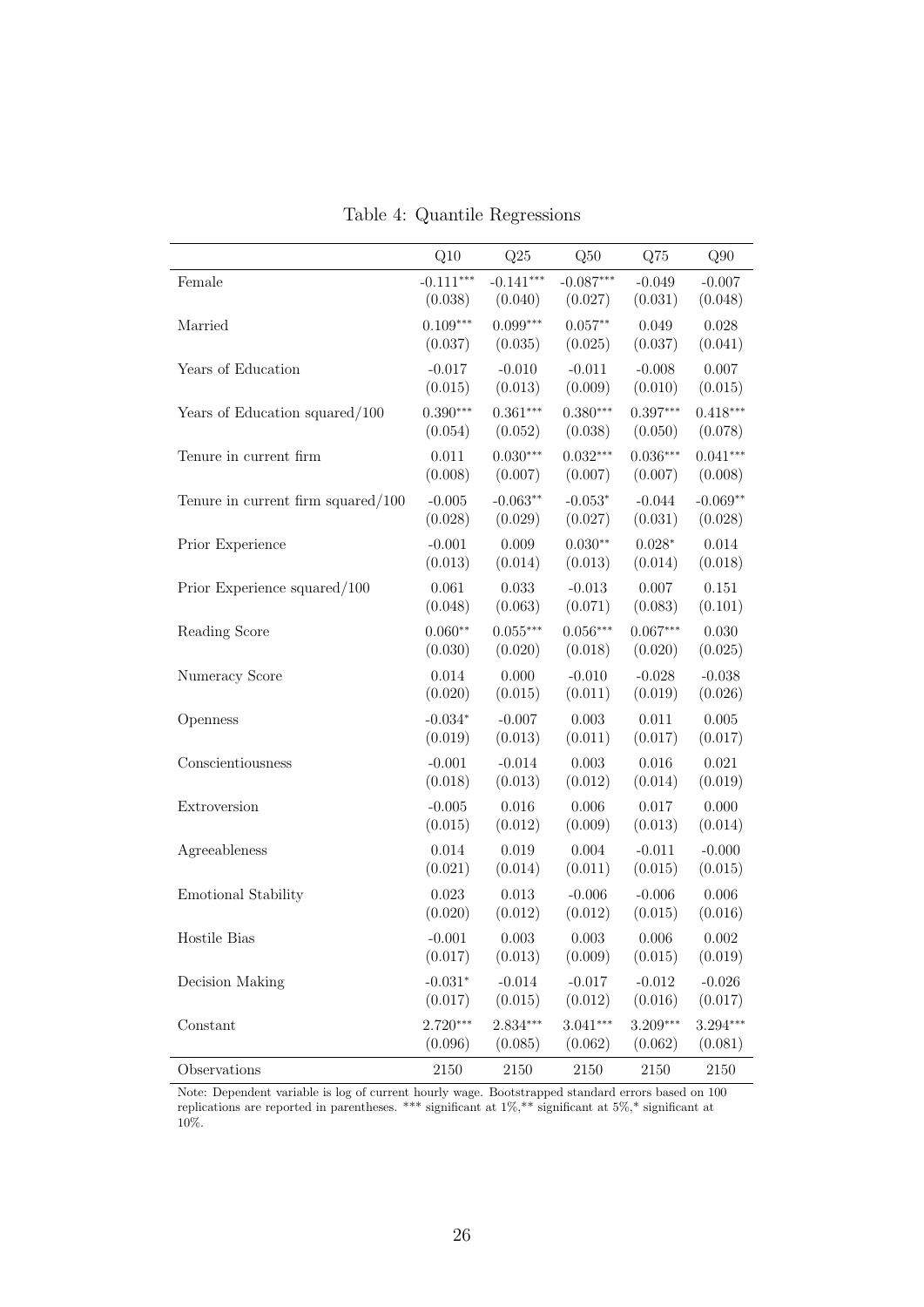|                                       | Q10         | Q25         | Q50         | Q75        | Q90        |
|---------------------------------------|-------------|-------------|-------------|------------|------------|
| Female                                | $-0.075***$ | $-0.073***$ | $-0.045**$  | $-0.042*$  | 0.009      |
|                                       | (0.027)     | (0.023)     | (0.019)     | (0.023)    | (0.036)    |
| Married                               | $0.047*$    | 0.025       | $0.044***$  | $0.046**$  | 0.035      |
|                                       | (0.027)     | (0.021)     | (0.016)     | (0.023)    | (0.035)    |
| Years of Education                    | $-0.034***$ | $-0.037***$ | $-0.022***$ | $-0.007$   | $-0.011$   |
|                                       | (0.011)     | (0.007)     | (0.005)     | (0.008)    | (0.009)    |
| Years of Education squared/100        | $0.458***$  | $0.489***$  | $0.428***$  | $0.381***$ | $0.423***$ |
|                                       | (0.050)     | (0.030)     | (0.023)     | (0.038)    | (0.052)    |
| Tenure in current firm                | $0.037***$  | $0.041***$  | $0.041***$  | $0.037***$ | $0.037***$ |
|                                       | (0.008)     | (0.003)     | (0.005)     | (0.005)    | (0.006)    |
| Tenure in current firm squared/ $100$ | $-0.074**$  | $-0.077***$ | $-0.075***$ | $-0.052**$ | $-0.044**$ |
|                                       | (0.031)     | (0.012)     | (0.019)     | (0.021)    | (0.019)    |
| Prior Experience                      | 0.011       | 0.011       | 0.008       | 0.016      | 0.021      |
|                                       | (0.016)     | (0.010)     | (0.008)     | (0.012)    | (0.015)    |
| Prior Experience squared/100          | 0.029       | 0.055       | 0.072       | 0.080      | 0.112      |
|                                       | (0.080)     | (0.048)     | (0.050)     | (0.065)    | (0.078)    |
| Reading Score                         | $0.070***$  | $0.071***$  | $0.055***$  | $0.036***$ | $0.033*$   |
|                                       | (0.018)     | (0.015)     | (0.014)     | (0.013)    | (0.017)    |
| Numeracy Score                        | $0.046***$  | $0.032***$  | $0.029***$  | $0.027**$  | $0.034**$  |
|                                       | (0.017)     | (0.011)     | (0.009)     | (0.012)    | (0.017)    |
| Openness                              | $-0.024*$   | $-0.010$    | $-0.001$    | 0.012      | 0.002      |
|                                       | (0.014)     | (0.011)     | (0.009)     | (0.011)    | (0.014)    |
| Conscientiousness                     | $-0.033**$  | $-0.012$    | $-0.001$    | $-0.003$   | $0.025*$   |
|                                       | (0.016)     | (0.010)     | (0.008)     | (0.010)    | (0.015)    |
| Extroversion                          | $-0.009$    | $-0.011$    | $-0.009$    | 0.002      | $-0.006$   |
|                                       | (0.010)     | (0.008)     | (0.009)     | (0.010)    | (0.013)    |
| Agreeableness                         | $0.029*$    | $0.023**$   | $0.020**$   | $0.018\,$  | 0.005      |
|                                       | (0.017)     | (0.011)     | (0.008)     | (0.014)    | (0.015)    |
| Emotional Stability                   | $0.025*$    | $-0.000$    | 0.011       | 0.010      | $-0.006$   |
|                                       | (0.014)     | (0.010)     | (0.010)     | (0.012)    | (0.014)    |
| Hostile Bias                          | 0.002       | 0.002       | 0.009       | $-0.001$   | 0.004      |
|                                       | (0.015)     | (0.011)     | (0.010)     | (0.009)    | (0.016)    |
| Decision Making                       | $-0.024$    | $-0.008$    | $-0.007$    | $-0.003$   | $-0.002$   |
|                                       | (0.015)     | (0.011)     | (0.009)     | (0.011)    | (0.015)    |
| Constant                              | $2.841***$  | $3.004***$  | $3.080***$  | 3.168***   | $3.351***$ |
|                                       | (0.065)     | (0.044)     | (0.033)     | (0.051)    | (0.056)    |
| Observations                          | 2150        | 2150        | 2150        | 2150       | 2150       |

Table 5: Quantile Regressions (with firm specific effects)

Note: Dependent variable is log of current hourly wage. Bootstrapped standard errors based on 100 replications are reported in parentheses. \*\*\* significant at 1%,\*\* significant at 5%,\* significant at 10%.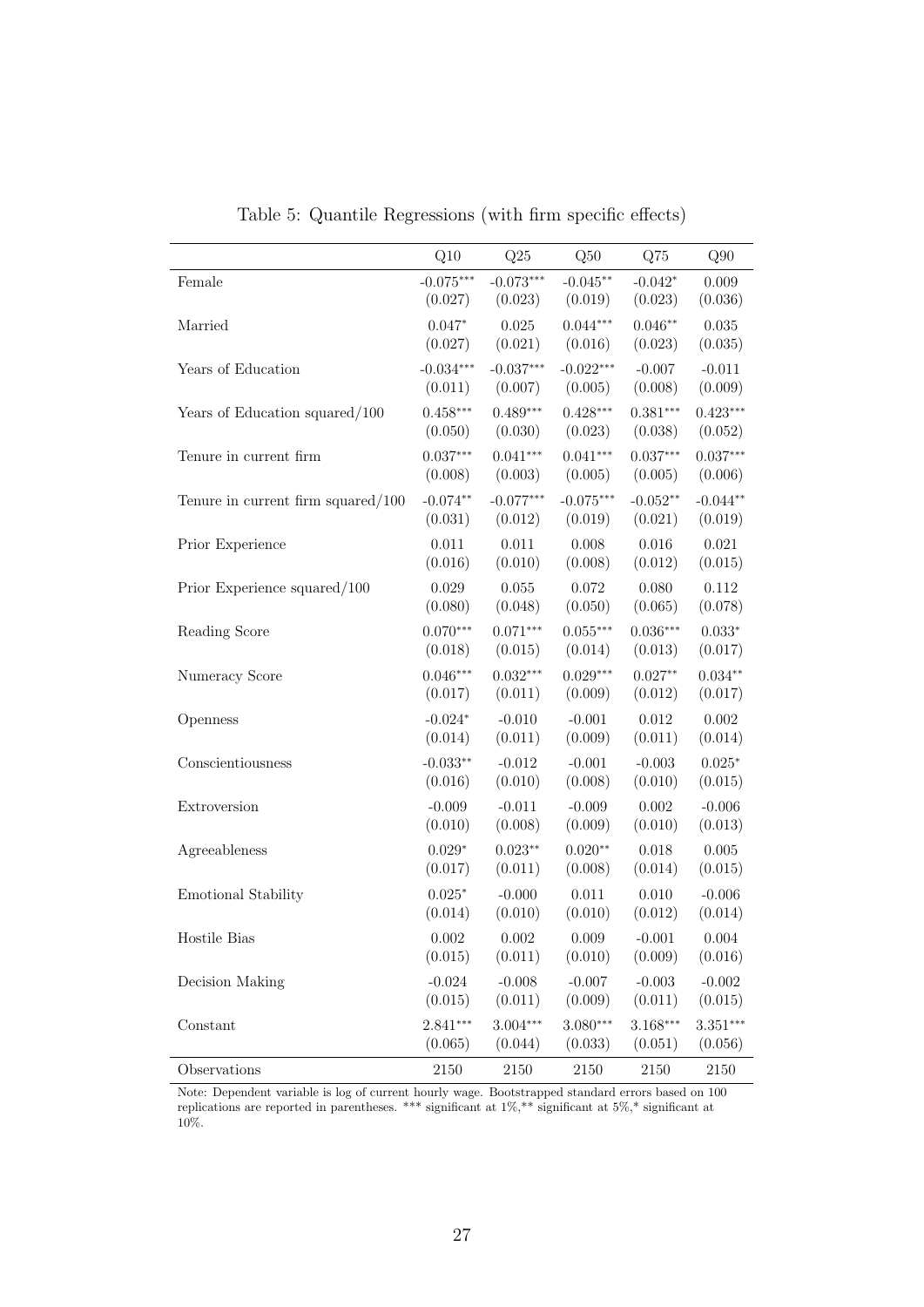| significant at $5\%$ ,* significant at $10\%$ .<br>Note: Dependent variable is log of current hourly wage. Bootstrapped standard errors based on 100 replications are reported in parentheses. | Observations | Constant              | Decision Making                         | Hostile Bias                      | Emotional Stability      | Agreeableness            | Extroversion          | Conscientiousness    | Openness                                | Numeracy Score        | Reading Score               | Prior Experience squared/100 | Prior Experience                | Tenure in current firm squared/100 | Tenure in current firm | Years of education squared/100 | Years of education        | Married                       |                                                                  |
|------------------------------------------------------------------------------------------------------------------------------------------------------------------------------------------------|--------------|-----------------------|-----------------------------------------|-----------------------------------|--------------------------|--------------------------|-----------------------|----------------------|-----------------------------------------|-----------------------|-----------------------------|------------------------------|---------------------------------|------------------------------------|------------------------|--------------------------------|---------------------------|-------------------------------|------------------------------------------------------------------|
|                                                                                                                                                                                                | 1730         | $3.074***$<br>(0.070) | (0.015)<br>$200.0 -$                    | (0.013)<br>$100.0$                | (0.012)<br>$900^{\circ}$ | (0.015)<br>8000          | (0.013)<br>$200.0 -$  | (2100)<br>-0.008     | (0.014)<br>$200^{\circ}$ <sub>0</sub> - | (0.026)<br>$0.048^*$  | (0.022)<br>$0.027\,$        | (0.056)<br>0.030             | (0.014)<br>$0.021\,$            | $-0.069$ **<br>(0.024)             | $0.039***$<br>(9000)   | $0.402**$<br>(0.060)           | (0.012)<br>$-0.016$       | (0.030)<br>0.033              | <b>Males</b><br><b>STO</b>                                       |
|                                                                                                                                                                                                | 1730         | $2.832**$<br>(0.083)  | $-0.038**$<br>(2100)                    | (210)<br>600'0-                   | (0.018)<br>0.030         | (0.020)<br>0.027         | (0.015)<br>$-0.006$   | (2100)<br>$-0.032*$  | (610)<br>$-0.023$                       | $0.063***$<br>(0.016) | **750.0<br>(0.025)          | (690)<br>620.0               | (0.016)<br>8000                 | $-0.074**$<br>(0.030)              | $0.037***$<br>(0.008)  | $0.446**$<br>(0.054)           | $-0.032**$<br>(0.013)     | (0.036)<br>620.0              | <b>Males</b><br>010                                              |
|                                                                                                                                                                                                | 1730         | 3.017***<br>(0.048)   | (0.011]<br>-0.013                       | (0.011)<br>$-0.003$               | (110.0)<br>$-0.003$      | $0.024**$<br>(0.012)     | (110.01)<br>$-0.019*$ | (010)<br>$-0.017*$   | (110.01)<br>$-0.015$                    | $0.045***$<br>(110.0) | $0.046***$<br>(0.018)       | (0.039)<br>$6\,0.049$        | (0.008)<br>$0.014\,$            | $-0.078**$<br>(0.012)              | $0.040**$<br>(0.004)   | $0.484***$<br>(0.034)          | $-0.037**$<br>(0.008)     | (0.026)<br>$0.033\,$          | <b>Males</b><br>${\rm Q25}$                                      |
|                                                                                                                                                                                                | 1730         | $3.055**$<br>(0.035)  | (0.000)<br>-0.007                       | (2000)<br>$0.008\,$               | $(600 \cdot 0)$<br>0.006 | (010)<br>$110.0$         | (0.008)<br>$-0.012$   | (0.008)<br>$-0.000$  | (010)<br>$0.000\,$                      | $0.032***$<br>(010)   | (0.012)<br>$\!210.0$        | (0.033)<br>$0.035\,$         | $0.018***$<br>$(200 \degree 0)$ | $-0.096$ **<br>(0.018)             | $0.044**$<br>(0.004)   | $0.418***$<br>(0.021)          | $-0.019**$<br>(0.004)     | $0.043**$<br>(0.018)          | $\rm {Males}$<br>0950                                            |
|                                                                                                                                                                                                | 1730         | $3.191***$<br>(0.061) | (0.016)<br>$-0.010$                     | (0.010)<br>200.00                 | (0.011)<br>$0.012\,$     | (0.013)<br>$-0.003$      | (010)<br>$0.002\,$    | (0.013)<br>$-0.005$  | (0.013)<br>$0.014\,$                    | $0.036***$<br>(0.013) | (210.0)<br>0.013            | (0.056)<br>$0.031\,$         | (0.013)<br>$0.022*$             | $-0.046*$<br>(0.025)               | $0.033**$<br>(900.00)  | $0.393***$<br>(0.040)          | $(600 \cdot 0)$<br>-0.009 | $0.049**$<br>(0.024)          | Males<br>675                                                     |
|                                                                                                                                                                                                | 1730         | $3.314**$<br>(120.0)  | (0.016)<br>$0.015\,$                    | (0.018)<br>0.004                  | (0.013)<br>$-0.015$      | (0.015)<br>$-0.012$      | (0.013)<br>$-0.008$   | (0.014)<br>$0.026*$  | (210.0)<br>-0.017                       | (0.020)<br>720.0      | (0.022)<br>$110.0$          | (0.053)<br>$-0.030$          | $0.045***$<br>(0.013)           | (0.027)<br>$-0.042$                | $0.037**$<br>(0.007)   | $0.440**$<br>(0.060)           | (0.012)<br>-0.014         | (0.037)<br>$0.045\,$          | <b>Males</b><br>060                                              |
|                                                                                                                                                                                                | $420\,$      | $3.147***$<br>(0.188) | (6f0.0)<br>$0.021\,$                    | (0.037)<br>-0.002                 | (0.032)<br>-0.018        | $0.102**$<br>$(f + 0.0)$ | (0.039)<br>$-0.012$   | (0.043)<br>$0.044\,$ | (0.055)<br>-0.041                       | (0.036)<br>$-0.015$   | (0.075)<br>$0.126*$         | (0.269)<br>0.186             | (6200)<br>$-0.025$              | (0.085)<br>-0.073                  | $0.052***$<br>(0.018)  | $0.588**$<br>(6114)            | (0.032)<br>$-0.057*$      | (0.083)<br>$0.074\,$          | Females<br><b>STO</b>                                            |
|                                                                                                                                                                                                | $420\,$      | $2.827***$<br>(0.134) | (0.035)<br>$200^{\circ}$ <sub>0</sub> - | $0.070**$<br>$\left(0.024\right)$ | (0.032)<br>$-0.008\,$    | (0.032)<br>$0.055*$      | (0.027)<br>$110.0$    | (0.028)<br>$0.053*$  | (0.031)<br>$-0.007$                     | (0.031)<br>$-0.019$   | $(210.017)$<br>$0.082^\ast$ | (0.315)<br>$-0.007$          | (6f0.0)<br>$0.013\,$            | (0.105)<br>$-0.041$                | $0.045***$<br>(0.017)  | $0.660***$<br>(0.089)          | $-0.066***$<br>(0.019)    | (0.063)<br>$0.033\,$          | ${\bf F} {\bf e} {\bf m} {\bf a} {\bf l} {\bf e} {\bf s}$<br>010 |
| *** significant at $1\%$ ,**                                                                                                                                                                   | 420          | 2.977***<br>(0.090)   | (6100)<br>$0.003\,$                     | (6100)<br>0.030                   | (610.0)<br>600'0-        | ***200.0<br>(6100)       | (2100)<br>$-0.041**$  | $0.043**$<br>(0.020) | (0.018)<br>$-0.023$                     | (0.022)<br>$-0.016$   | $0.101***$<br>(0.033)       | (0.127)<br>0.012             | (610)<br>0.005                  | (0.038)<br>$-0.040$                | $0.042***$<br>(2000)   | $0.585***$<br>(0.057)          | $-0.054***$<br>(0.013)    | $(f + 0.01)$<br>$0.078*$      | Females<br>Q25                                                   |
|                                                                                                                                                                                                | 420          | $3.155***$<br>(0.045) | $0.021**$<br>(6000)                     | (110.01)<br>$-0.004$              | (010)<br>$-0.018*$       | $0.103***$<br>(110.01)   | (010)<br>$-0.013$     | $0.045***$<br>(6000) | $-0.041***$<br>(110.01)                 | (0.012)<br>$-0.016$   | $0.126***$<br>(0.013)       | $0.235***$<br>(0.084)        | $-0.030***$<br>(110.0)          | $-0.074**$<br>(110.0)              | $0.051***$<br>(0.004)  | $0.588***$<br>(0.029)          | 0.057***<br>(2000)        | $0.075***$<br>(0.021)         | Females<br>090                                                   |
|                                                                                                                                                                                                | 420          | $3.284**$<br>(0.088)  | (0.021)<br>0.034                        | (0.015)<br>$-0.027*$              | (0.019)<br>$-0.035$ *    | $0.100***$<br>(0.019)    | (0.017)<br>0.009      | $0.038**$<br>(0.016) | (0.026)<br>$-0.058**$                   | (0.020)<br>$-0.014$   | $0.153***$<br>(0.032)       | (0.198)<br>0.250             | (0.027)<br>$-0.038$             | (0.057)<br>$-0.075$                | $0.050***$<br>(010)    | $0.549***$<br>(0.052)          | $-0.053**$<br>(0.011)     | $0.073**$<br>(0.032)          | ${\bf Fendes}$<br>Q75                                            |
|                                                                                                                                                                                                | 420          | $3.407***$<br>(0.165) | (0.039)<br>0.029                        | (0.034)<br>-0.012                 | (0.042)<br>FF0.0-        | $0.137***$<br>(0.039)    | (0.027)<br>$0.043\,$  | (0.030)<br>710.0     | $0.100***$<br>(0.038)                   | (6f00)<br>$-0.015$    | $0.156***$<br>(0.060)       | (E2:0)<br>0.200              | (0.061)<br>$-0.028$             | (60.094)<br>980.0-                 | $0.061***$<br>(610)    | $0.621***$<br>(0.114)          | $-0.065***$<br>(0.025)    | $(290^{\circ}0)$<br>$0.084\,$ | ${\bf Females}$<br>060                                           |

Table 6: Gender-Specific Quantile Regressions (with firm specific effects) Table 6: Gender-Specific Quantile Regressions (with firm specific effects)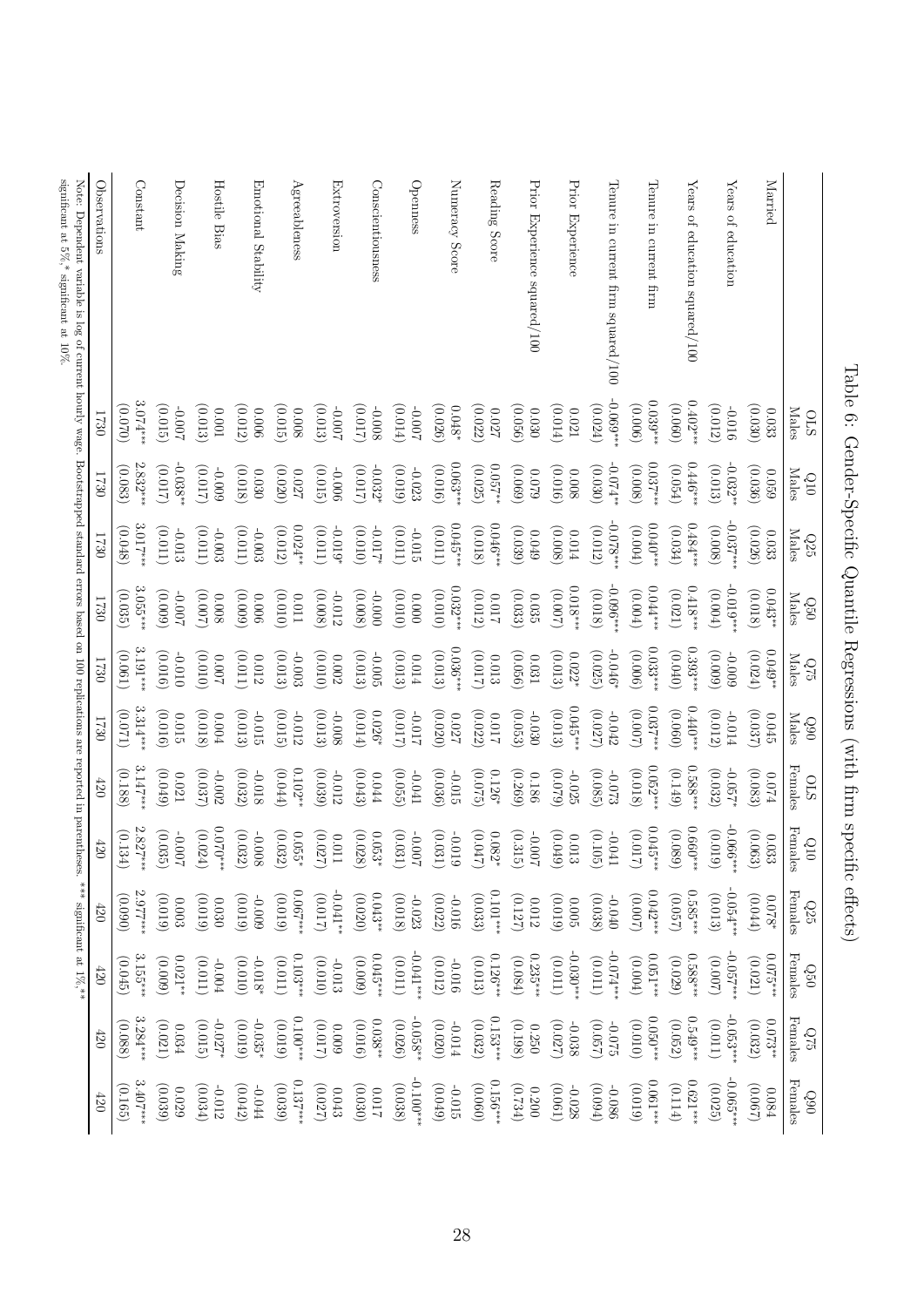### Table 7: Mean Wage Decomposition

|                                               | Col. 1     | Col. 2<br>Without firm fixed effects | Col. 3        | Col. 4<br>With firm fixed effects | Col. 5        |
|-----------------------------------------------|------------|--------------------------------------|---------------|-----------------------------------|---------------|
| Panel A:                                      | Total      | Difference in                        | Difference in | Difference in                     | Difference in |
| Only socio-economic characteristics           | difference | endowments                           | coefficients  | endowments                        | coefficients  |
| Male non-discriminatory structure             | 0.116      | 0.067                                | 0.049         | 0.015                             | 0.101         |
| Female non-discriminatory structure           | 0.116      | 0.057                                | 0.059         | 0.076                             | 0.04          |
| Pooled (Neumark) non-discriminatory structure | 0.116      | 0.060                                | 0.056         | 0.087                             | 0.029         |
| % of wage gap (Neumark)                       | 100        | 51.6                                 | 48.4          | 74.8                              | 25.2          |
| Panel B:<br>Adding cognitive skills           |            |                                      |               |                                   |               |
| Male non-discriminatory structure             | 0.116      | 0.056                                | 0.06          | 0.034                             | 0.082         |
| Female non-discriminatory structure           | 0.116      | 0.055                                | 0.061         | 0.08                              | 0.036         |
| Pooled (Neumark) non-discriminatory structure | 0.116      | 0.057                                | 0.059         | 0.091                             | 0.025         |
| % of wage gap (Neumark)                       | 100        | 49.3                                 | 50.7          | 78.4                              | 21.6          |
| Panel C:<br>Adding personality scores         |            |                                      |               |                                   |               |
| Male non-discriminatory structure             | 0.116      | 0.06                                 | 0.056         | 0.038                             | 0.078         |
| Female non-discriminatory structure           | 0.116      | 0.061                                | 0.055         | 0.08                              | 0.036         |
| Pooled (Neumark) non-discriminatory structure | 0.116      | 0.062                                | 0.053         | 0.091                             | 0.025         |
| % of wage gap (Neumark)                       | 100        | 53.9                                 | 46.1          | 78.2                              | 21.8          |

Note: Panel A includes education, tenure, experience and the squared terms. Panel B further adds standardized scores for cognitive skills. In Panel C, standardized personality scores are also included.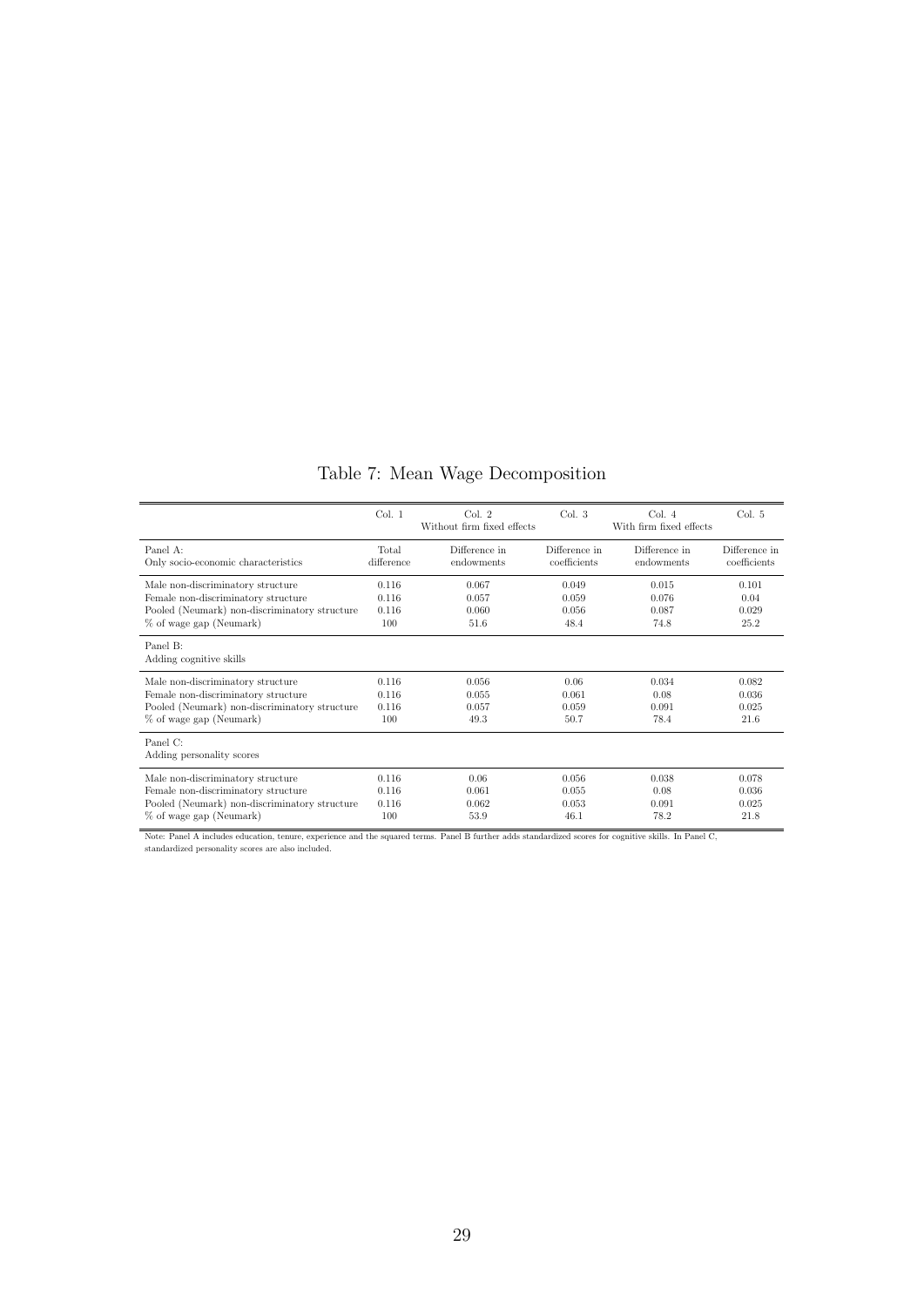| Percentile                                   | Col.1<br>Difference | Col.2<br>Characteristics | Col.3<br>Coefficients |
|----------------------------------------------|---------------------|--------------------------|-----------------------|
| Panel A: Only socio-economic characteristics |                     |                          |                       |
|                                              |                     |                          |                       |
| 10                                           | $0.182***$          | 0.036                    | $0.146***$            |
|                                              | (0.018)             | (0.035)                  | (0.036)               |
| 25                                           | $0.171***$          | 0.045                    | $0.126***$            |
|                                              | (0.013)             | (0.029)                  | (0.033)               |
| 50                                           | $0.123***$          | $0.055*$                 | $0.068***$            |
|                                              | (0.014)             | (0.027)                  | (0.033)               |
| 75                                           | $0.088***$          | $0.085*$                 | $\,0.003\,$           |
|                                              | (0.018)             | (0.039)                  | (0.047)               |
| 90                                           | $0.054**$           | $0.13*$                  | $-0.077$              |
|                                              | (0.025)             | (0.065)                  | (0.071)               |
| Panel B: Adding cognitive skills             |                     |                          |                       |
| 10                                           | 0.194               | 0.022                    | $0.172***$            |
|                                              | (0.184)             | (0.069)                  | (0.063)               |
| 25                                           | $0.173**$           | 0.037                    | $0.136***$            |
|                                              | (0.08)              | (0.032)                  | (0.031)               |
| 50                                           | $0.118***$          | 0.055                    | $0.064*$              |
|                                              | (0.022)             | (0.03)                   | (0.035)               |
| 75                                           | $0.082**$           | 0.077                    | 0.005                 |
|                                              | (0.042)             | (0.044)                  | (0.049)               |
| 90                                           | 0.063               | 0.114                    | $-0.051$              |
|                                              | (0.132)             | (0.071)                  | (0.078)               |
| Panel C: Adding personality scores           |                     |                          |                       |
| 10                                           | $0.187***$          | 0.019                    | $0.168***$            |
|                                              | (0.018)             | (0.038)                  | (0.034)               |
| 25                                           | $0.167***$          | 0.042                    | $0.125***$            |
|                                              | (0.014)             | (0.029)                  | (0.029)               |
| 50                                           | $0.111***$          | 0.052                    | $0.059*$              |
|                                              | (0.016)             | (0.03)                   | (0.036)               |
| 75                                           | $0.091***$          | $0.084*$                 | 0.007                 |
|                                              | (0.021)             | (0.037)                  | (0.044)               |
| 90                                           | $0.063***$          | $0.107*$                 | $-0.044$              |
|                                              | (0.027)             | (0.055)                  | (0.059)               |

Table 8: Quantile Decompositions of Log Wage Gaps

Note: Bootstrapped standard errors based on 150 replications reported in parentheses. \*\*\* significant at 1%,\*\* significant at 5%,\* significant at 10%. Panel A includes education, tenure, experience and the squared terms. Panel B further adds standardized scores for cognitive skills. In Panel C, standardized personality scores are also included.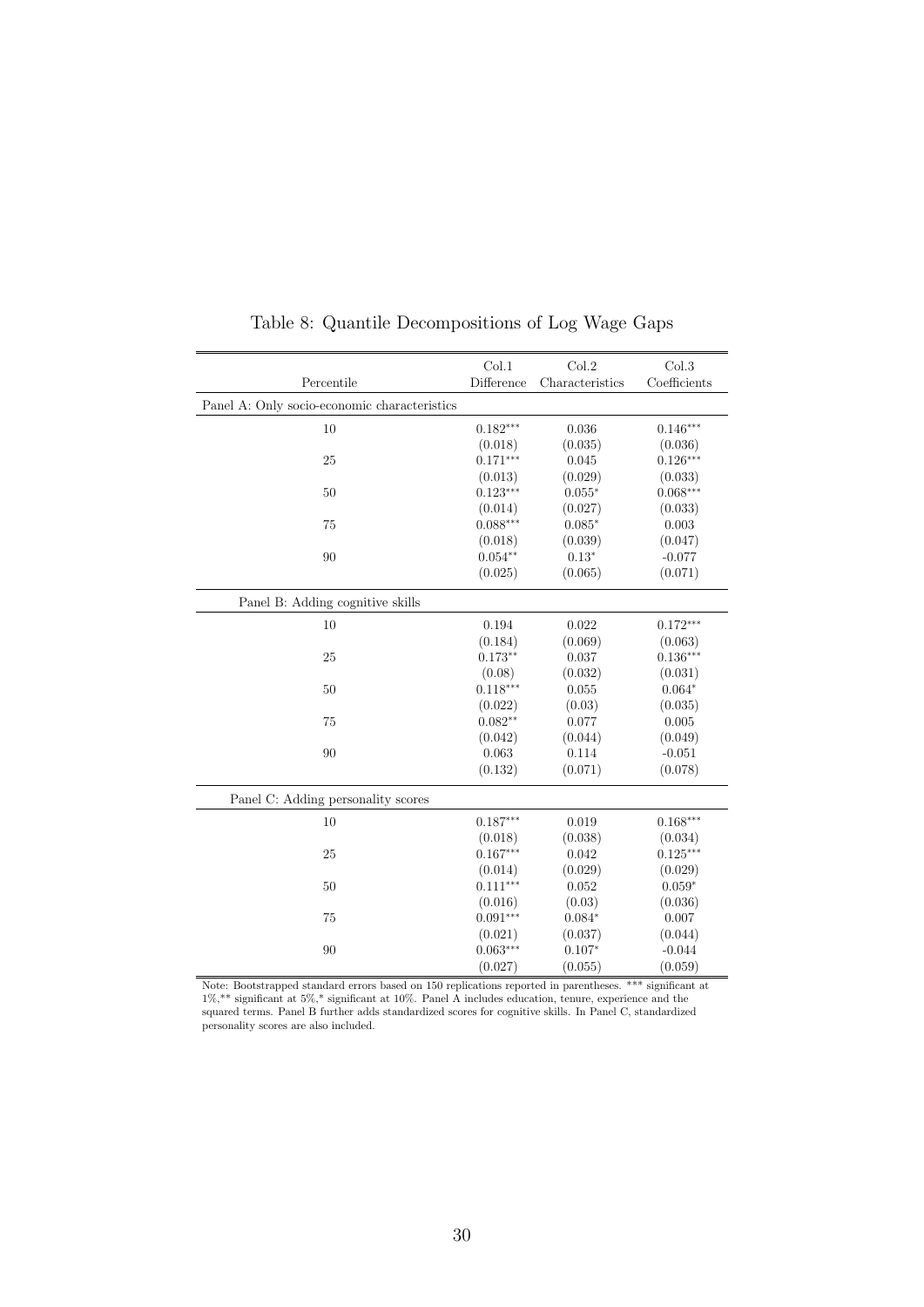|                                              | Col.1      | Col.2           | Col.3        |
|----------------------------------------------|------------|-----------------|--------------|
| Percentile                                   | Difference | Characteristics | Coefficients |
| Panel A: Only socio-economic characteristics |            |                 |              |
| 10                                           | $0.163***$ | 0.028           | $0.134***$   |
|                                              | (0.014)    | (0.026)         | (0.028)      |
| 25                                           | $0.141***$ | 0.039           | $0.102***$   |
|                                              | (0.013)    | (0.023)         | (0.025)      |
| 50                                           | $0.109***$ | 0.058           | 0.051        |
|                                              | (0.015)    | (0.028)         | (0.034)      |
| 75                                           | $0.076***$ | $0.094**$       | $-0.018$     |
|                                              | (0.019)    | (0.039)         | (0.041)      |
| 90                                           | $0.071***$ | $0.135***$      | $-0.064$     |
|                                              | (0.02)     | (0.052)         | (0.051)      |
| Panel B: Adding cognitive skills             |            |                 |              |
| 10                                           | $0.165***$ | 0.011           | $0.154***$   |
|                                              | (0.015)    | (0.029)         | (0.028)      |
| 25                                           | $0.147***$ | 0.039           | $0.107***$   |
|                                              | (0.015)    | (0.026)         | (0.029)      |
| 50                                           | $0.096***$ | 0.051           | 0.045        |
|                                              | (0.016)    | (0.03)          | (0.039)      |
| 75                                           | $0.06***$  | $0.083**$       | $-0.023$     |
|                                              | (0.019)    | (0.035)         | (0.045)      |
| 90                                           | $0.072***$ | $0.129**$       | $-0.057$     |
|                                              | (0.021)    | (0.049)         | (0.054)      |
| Panel C: Adding personality scores           |            |                 |              |
| 10                                           | $0.171***$ | 0.009           | $0.162***$   |
|                                              | (0.013)    | (0.029)         | (0.027)      |
| 25                                           | $0.146***$ | 0.035           | $0.111***$   |
|                                              | (0.012)    | (0.027)         | (0.028)      |
| 50                                           | $0.092***$ | 0.049           | 0.043        |
|                                              | (0.016)    | (0.028)         | (0.037)      |
| 75                                           | $0.064***$ | $0.089**$       | $-0.025$     |
|                                              | (0.021)    | (0.032)         | (0.04)       |
| 90                                           | $0.064***$ | $0.126**$       | $-0.061$     |
|                                              | (0.022)    | (0.047)         | (0.059)      |

Table 9: Quantile Decompositions of Log Wage Gaps (with firm specific effects)

Note: Bootstrapped standard errors based on 150 replications reported in parentheses. \*\*\* significant at 1%,\*\* significant at 5%,\* significant at 10%. Panel A includes education, tenure, experience and the squared terms. Panel B further adds standardized scores for cognitive skills. In Panel C, standardized personality scores are also included.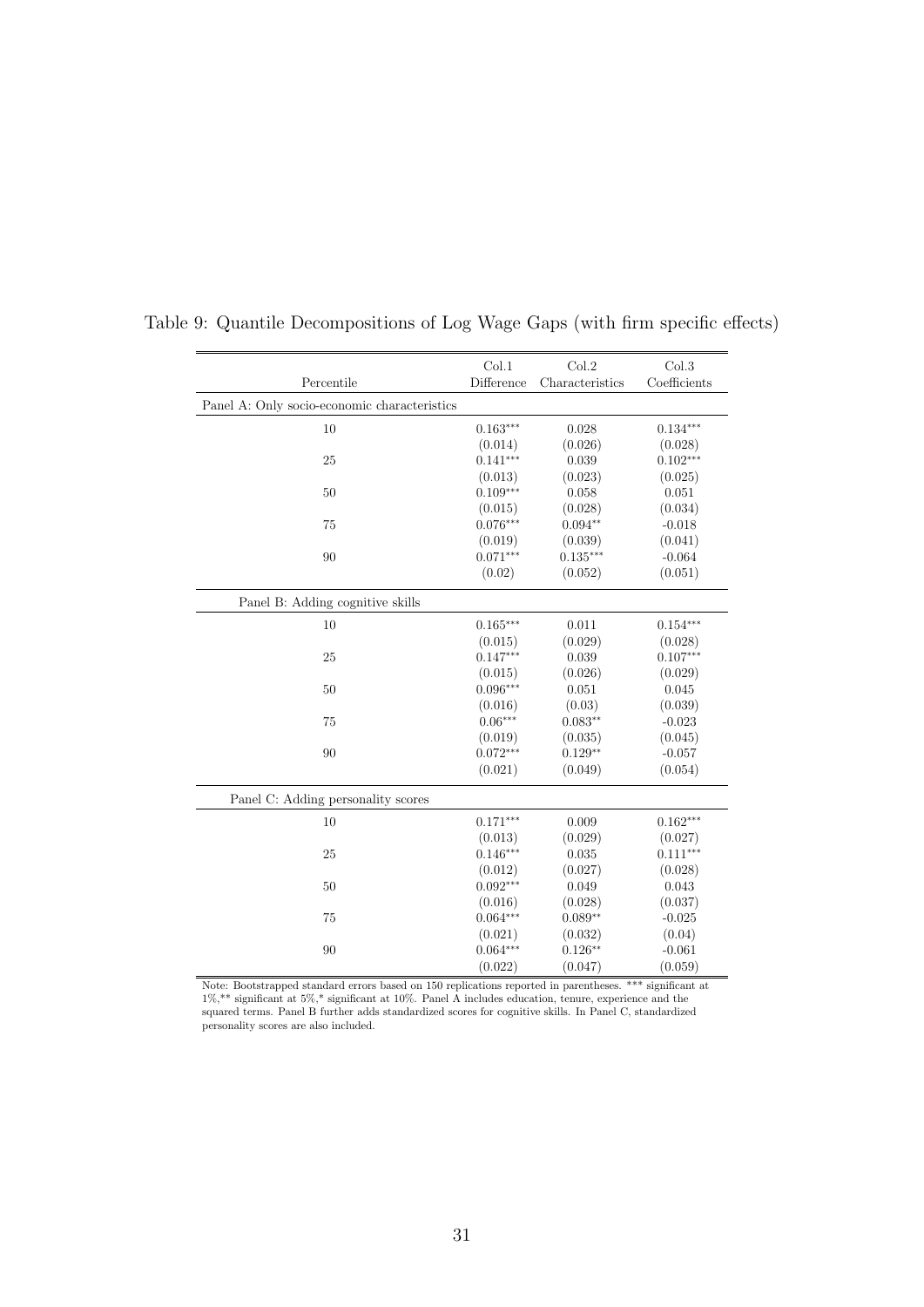|                                                                 | Col.1                                                         | Col.2                 | Col.3                 | Col.4                |
|-----------------------------------------------------------------|---------------------------------------------------------------|-----------------------|-----------------------|----------------------|
| Education                                                       | $-0.199**$<br>(0.092)                                         | $-0.189*$<br>(0.106)  | $-0.189*$<br>(0.110)  | $-0.176$<br>(0.116)  |
| Finance                                                         | $-0.167**$<br>(0.084)                                         | $-0.186**$<br>(0.093) | $-0.160$<br>(0.097)   | $-0.161$<br>(0.102)  |
| Manufacturing                                                   | $-0.207$<br>(0.125)                                           | $-0.280**$<br>(0.138) | $-0.180$<br>(0.142)   | $-0.243$<br>(0.151)  |
| Public Admn                                                     | $-0.104$                                                      | $-0.110$              | $-0.086$              | $-0.092$             |
| 21-70 employees                                                 | (0.103)<br>$-0.108$                                           | (0.118)<br>$-0.077$   | (0.119)<br>$-0.094$   | (0.125)<br>$-0.082$  |
|                                                                 | (0.070)                                                       | (0.064)               | (0.072)               | (0.071)              |
| 71 or more employees                                            | $-0.131*$<br>(0.067)                                          | $-0.076$<br>(0.065)   | $-0.110$<br>(0.073)   | $-0.071$<br>(0.069)  |
| Age of firm                                                     | 0.001<br>(0.001)                                              | 0.001<br>(0.001)      | 0.001<br>(0.001)      | 0.001<br>(0.001)     |
| % of females                                                    | $0.310*$<br>(0.182)                                           | 0.290<br>(0.199)      | 0.311<br>(0.205)      | 0.240<br>(0.211)     |
| % of top mgmt females                                           | $-0.486***$                                                   | $-0.422**$            | $-0.414**$            | $-0.385*$            |
| Formal performance review                                       | (0.170)<br>0.001                                              | (0.188)<br>0.005      | (0.183)<br>0.009      | (0.198)<br>0.020     |
|                                                                 | (0.045)                                                       | (0.049)               | (0.047)               | (0.050)<br>0.034     |
| Firm is profitable                                              | 0.048<br>(0.055)                                              | 0.035<br>(0.056)      | 0.049<br>(0.054)      | (0.057)              |
| Firm exports                                                    | 0.021<br>(0.079)                                              | 0.053<br>(0.084)      | 0.043<br>(0.081)      | 0.053<br>(0.085)     |
| Female manager                                                  | $-0.187**$<br>(0.089)                                         | $-0.192**$<br>(0.094) | $-0.202**$<br>(0.091) | $-0.190*$<br>(0.097) |
| Manager college educated                                        | $-0.153$                                                      | $-0.184*$             | $-0.164$              | $-0.180*$            |
| Value non-cognitive skills for non-professionals                | (0.106)<br>$0.131**$                                          | (0.103)               | (0.103)               | (0.096)              |
|                                                                 | (0.057)<br>0.012                                              |                       |                       |                      |
| Value non-cognitive skills for professionals                    | (0.047)                                                       |                       |                       |                      |
| Importance given for non-professionals:<br>Communication skills |                                                               | $-0.044$              |                       | $-0.102*$            |
| Team work skills                                                |                                                               | (0.038)<br>$-0.029$   |                       | (0.057)<br>$-0.015$  |
|                                                                 |                                                               | (0.033)               |                       | (0.035)              |
| Problem solving skills                                          |                                                               | $0.086**$<br>(0.039)  |                       | $0.099**$<br>(0.049) |
| Literacy skills                                                 |                                                               | $-0.029$<br>(0.045)   |                       | $-0.040$<br>(0.055)  |
| Numeracy skills                                                 |                                                               | $-0.011$<br>(0.035)   |                       | $-0.008$<br>(0.043)  |
| Customer care skills                                            |                                                               | $-0.001$              |                       | $-0.006$             |
| Responsibility                                                  |                                                               | (0.035)<br>0.018      |                       | (0.040)<br>0.019     |
|                                                                 |                                                               | (0.037)               |                       | (0.047)              |
| Creativity                                                      |                                                               | $-0.015$<br>(0.031)   |                       | $-0.038$<br>(0.042)  |
| Vocational job-specific skills                                  |                                                               | $-0.015$<br>(0.035)   |                       | $-0.012$<br>(0.059)  |
| Importance given for professionals:<br>Communication skills     |                                                               |                       | 0.002                 | 0.061                |
|                                                                 |                                                               |                       | (0.031)               | (0.047)              |
| Team work skills                                                |                                                               |                       | 0.002<br>(0.034)      | 0.020<br>(0.034)     |
| Problem solving skills                                          |                                                               |                       | $-0.018$<br>(0.034)   | $-0.055$<br>(0.040)  |
| Literacy skills                                                 |                                                               |                       | $-0.009$              | 0.007                |
| Numeracy skills                                                 |                                                               |                       | (0.033)<br>$-0.004$   | (0.041)<br>0.001     |
| Customer care skills                                            |                                                               |                       | (0.033)<br>$-0.021$   | (0.042)<br>$-0.005$  |
|                                                                 |                                                               |                       | (0.038)               | (0.039)              |
| Responsibility                                                  |                                                               |                       | 0.022<br>(0.033)      | $-0.006$<br>(0.044)  |
| Creativity                                                      |                                                               |                       | 0.045<br>(0.034)      | 0.053<br>(0.044)     |
| Vocational job-specific skills                                  |                                                               |                       | $-0.031$              | $-0.005$             |
| Observations                                                    | 164                                                           | 164                   | (0.030)<br>164        | (0.053)<br>164       |
| $\mathbb{R}^2$<br>Note: Robust standard errors in parentheses.  | 0.189<br>*** significant at $1\%,$ ** significant at $5\%,$ * | 0.218                 | 0.189                 | 0.256                |
| significant at 10%.<br>32                                       |                                                               |                       |                       |                      |

Table 10: Within-Firm Gender Wage Gap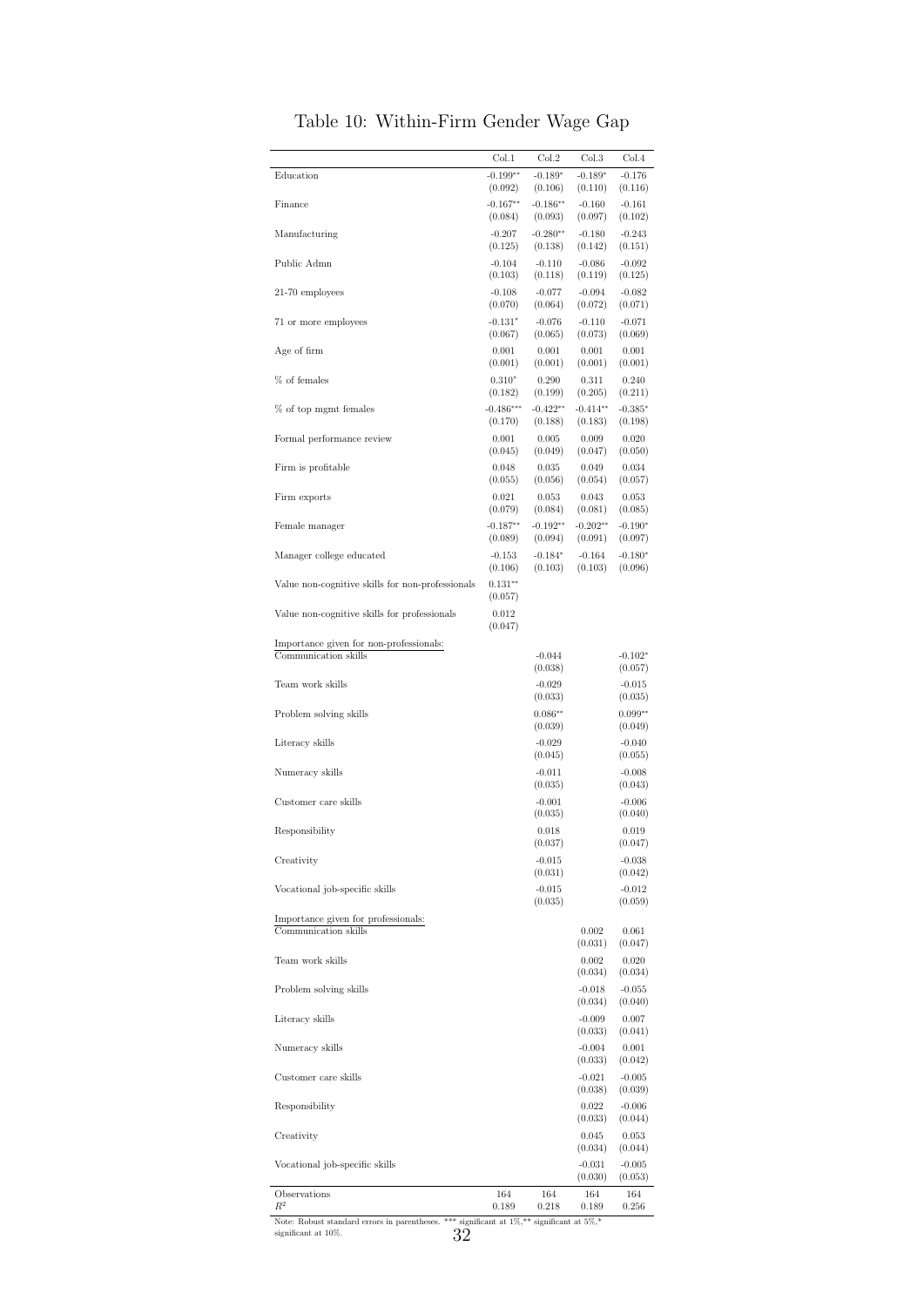

Figure 1: Hourly Wage Distributions by Gender

Figure 2: Gender Wage Gap Distribution